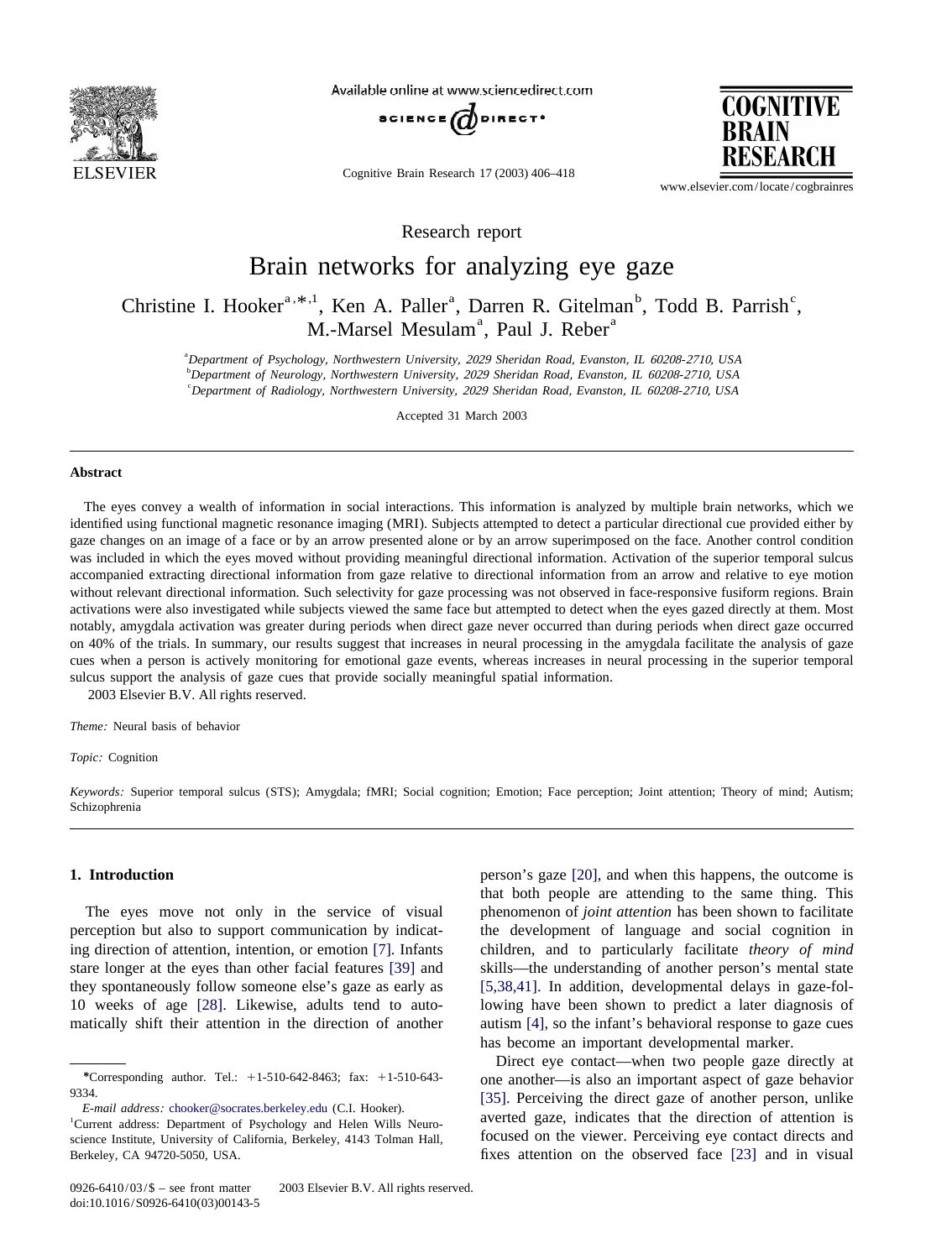search paradigms, it is detected faster than averted gaze is difficult to separate perception of direction of attention [\[52\].](#page-11-0) Eye contact has been shown to increase physiological of another from perception of the directional information response in social interactions [\[43\],](#page-11-0) and the amount and inherent in that stimulus. Thus an alternative hypothesis is quality of eye contact are considered important indicators that the STS responds to any type of directional cue. This of social and emotional functioning [\[35\].](#page-11-0) Poor eye contact notion is supported by research showing activity in the is a specific diagnostic feature of autism [\[3\]](#page-10-0) and a key STS and adjacent areas to directional attention cues that component of the negative symptom syndrome in schizo- are not biological [\[34\].](#page-11-0) In addition, lesions in the posterior phrenia [\[2\].](#page-10-0) Thus, investigating neural mechanisms of gaze portion of the STS, e.g. the temporal parietal junction may provide key insights for understanding neurobiologi- (TPJ), can compromise spatial attention skills [\[40\].](#page-11-0) Furcal factors that mediate social development, social interac- thermore, during passive viewing of averted gaze [\[23\],](#page-11-0) nisms might be related to symptoms observed in disorders intraparietal sulcus (IPS)—a brain area that has been such as autism and schizophrenia. consistently implicated in neural networks of spatial

There is mounting evidence to suggest that specific attention [\[14\].](#page-11-0) regions of the temporal lobe, such as the fusiform gyrus, To obtain information about specific visual analyses superior temporal sulcus (STS), and the amygdala, are taking place in STS, we designed an experiment to involved in gaze processing [\[1,26,32,33,46,47,54\].](#page-10-0) Gaze is determine whether differential STS activity would be usually perceived in the context of a face, and faces are elicited by repetitive eye motion vs. eye motion providing known to activate both the fusiform gyrus and the STS relevant directional information vs. directional information [\[1,32,46\].](#page-10-0) However, the fusiform gyrus responds more to from a nonfacial source. Similar STS responses to all types whole faces and the STS responds more to facial features, of eye motion would implicate a basic visual motion particularly the eyes. Face identity judgments produce function, whereas preferential response to cues to direction relatively more fusiform gyrus activity whereas gaze of attention would implicate analyses more closely tied to direction judgments of the same visual stimuli produce the attentional relevance of the stimuli. relatively more STS activity [\[26,27\].](#page-11-0) Furthermore, lesions The amygdala is also centrally involved in gaze processin the region of the fusiform gyrus can produce prosopag- ing. Patients with bilateral amygdala damage experience nosia, the inability to recognize familiar faces difficulty identifying gaze direction [\[56\].](#page-12-0) Amygdala activa- [\[16,19,31,57\].](#page-11-0) Deficits in gaze direction discrimination are tion measured with positron emission tomography (PET) generally not found after fusiform damage but are found has been reported to passive viewing of both direct and after STS damage [\[11\].](#page-11-0) averted gaze [\[54\]](#page-11-0) and to active detection of eye contact

perception, the exact nature of its contribution remains These results illustrate that the amygdala is involved in unresolved. Given that the STS responds to various kinds monitoring gaze and suggest that the right amygdala is of biological motion, Haxby and colleagues [\[26\]](#page-11-0) proposed instrumental in the perception of direct gaze. However, it that STS activity to gaze reflects processing of eyes as one is still unclear from these studies whether the aymgdala is of several movable facial features that is useful in social responding to the presence of direct gaze or the process of communication; in contrast, fusiform activity reflects pro- monitoring for its appearance. Prior fMRI gaze studies cessing of invariant facial features that are most useful for were not able to contribute to these ideas because the discerning personal identity. STS activation to eye and region of the amygdala was not scanned [\[27,47\].](#page-11-0) mouth movements [\[47\]](#page-11-0) is consistent with this hypothesis, We investigated brain activations associated with gaze as is STS activation to passive viewing of averted and processing in two experiments. Although emotional facial direct gaze [\[54\]](#page-11-0) given that movable facial features have expression was not of primary interest, we used happy and implied motion even when viewed as static pictures [\[37\].](#page-11-0) angry expressions in different blocks in both experiments.

nal recordings of STS activity in monkeys, emphasizes that subject variability in spontaneous judgments of facial this region processes cues about the direction of attention expression that tends to occur with neutral faces [\[18\],](#page-11-0) and of others [\[44,45\].](#page-11-0) STS cells show varying activity to also allowed us to investigate effects of emotional exprespictures of different head orientations and gaze directions sion on gaze processing. but show maximum firing when head and gaze are oriented In the first experiment we simulated the use of gaze as a in the same direction. Perrett and colleagues interpreted cue to direction of attention. We directly tested whether these data as evidence that the cells respond to the regions such as STS would exhibit differential activation to direction of attention of the observed individual [\[44,45\].](#page-11-0) gaze cues indicating direction of attention compared to This idea has been especially influential because it relates nongaze cues providing directional information or to eye to joint attention and the associated deficits in autism. motion not providing directional information. In the pri-

in response to the directional information in gaze [\[20\],](#page-11-0) so it the face shifted in a fashion that implied eye motion, as if

tions, and, ultimately, how dysfunctions in these mecha- activity in the STS region correlates with activity in the

Despite this evidence implicating the STS region in gaze (bilateral amygdala) and averted gaze (left amygdala) [\[33\]](#page-11-0)**.**

Another hypothesis about the STS, derived from neuro- This design feature allowed us to minimize between-

However, people automatically shift their own attention mary condition, subjects viewed a face while the eyes of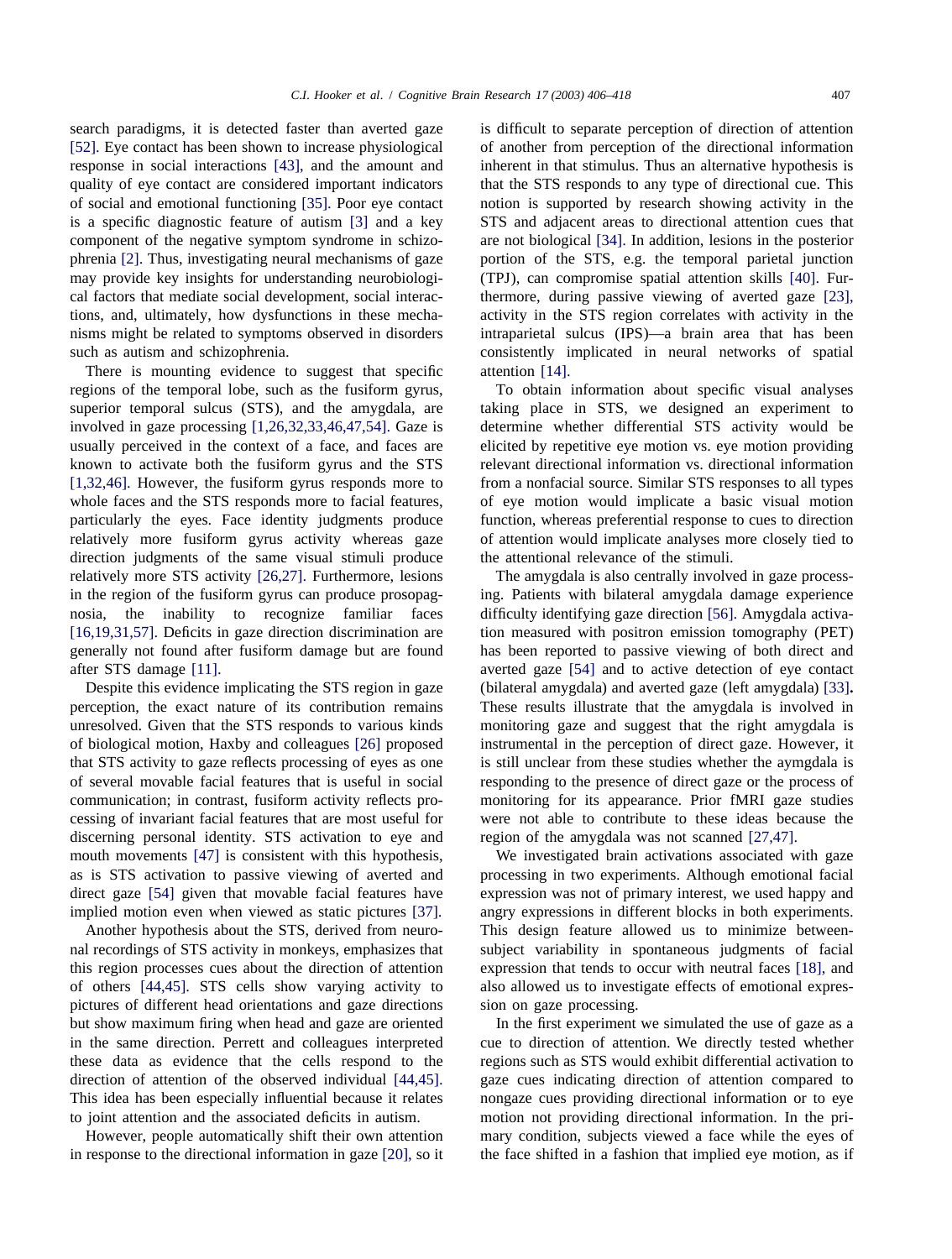<span id="page-2-0"></span>the individual was looking sequentially at different spatial provided directional information instead of the eyes, or the locations. This Gaze task required that subjects discrimi- eyes moved without providing relevant directional innate whether or not the eyes gazed at a particular target formation (see Fig. 1 for examples of stimuli). location. Whereas prior fMRI experiments typically in-<br>In a second experiment, we sought to determine whether cluded only left and right gaze, we included ten different amygdala activation was specifically associated with viewgaze positions such that fine-grained discriminations were ing direct gaze or with the act of monitoring gaze. Subjects required, thus approximating a more demanding and identified direct gaze among direct and averted gaze trials, ecologically valid perceptual analysis of gaze cues. In and trials were blocked so that direct gaze occurred on control tasks an arrow, isolated or superimposed on a face, either 40% or 0% of the trials.



Fig. 1. Average signal change across participants in Experiment 1, displayed on sagittal slices of a single subject's structural MRI scan  $(x = \pm 44)$ . Only activations above threshold are shown, as indicated by the legend at the upper left. (a) Activations across all runs, collapsing across the different control conditions. (b) Activations for analyzing directional information from gaze versus directional information from an arrow (Gaze vs. Arrow). (c) Activations for analyzing directional information from gaze versus directional information from an arrow on a face (Gaze vs. Face-Arrow). (d) Activations for eye motion that provides directional information versus eye motion that does not (Gaze vs. Eye-Motion).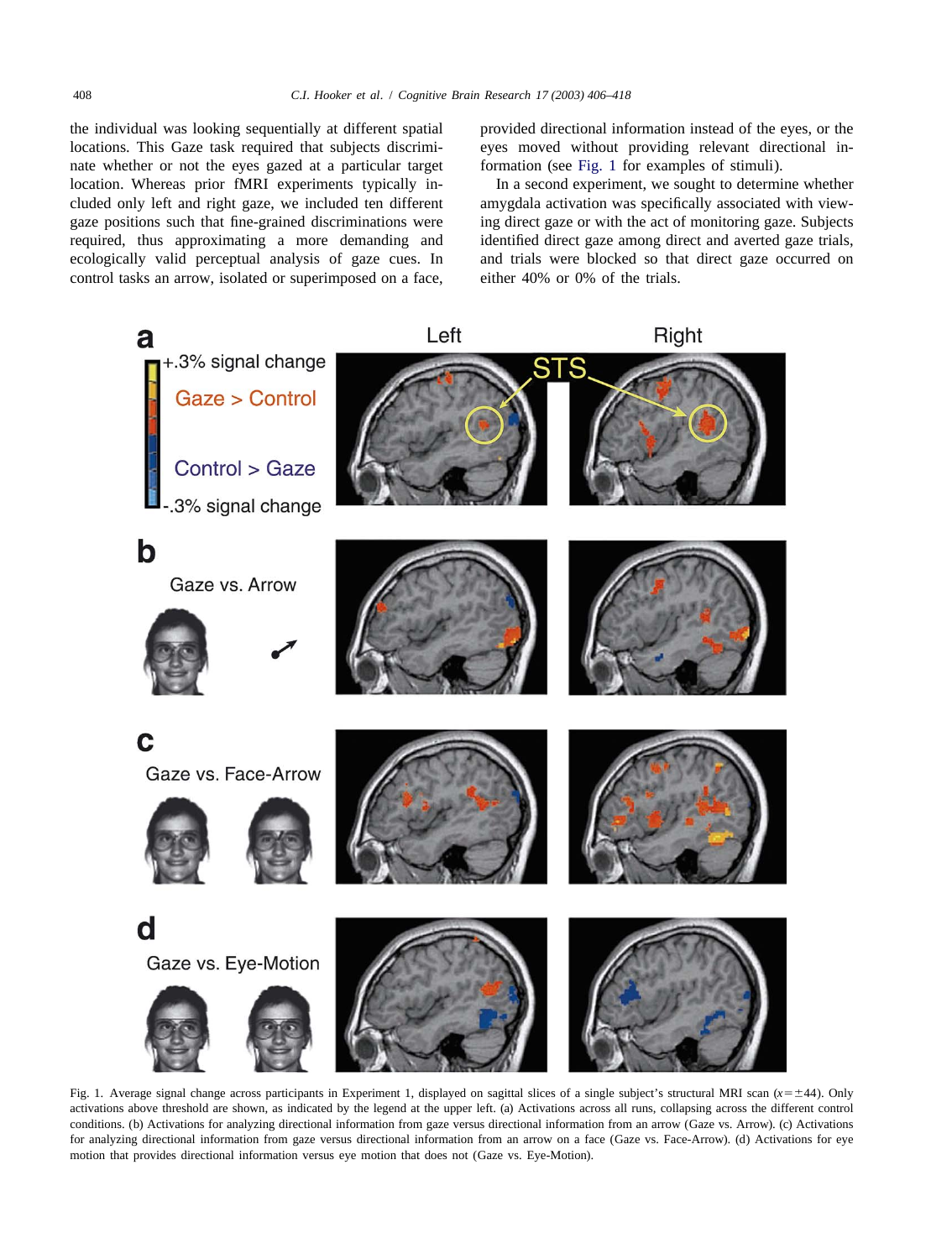screen and the eyes of the face looked to a certain spatial Face Arrow; Gaze and Eye Motion), and there were two location for 300 ms and looked back to the viewer for 900 runs of each task pair. Experiment 2 consisted of two runs ms. The subject pressed one button when the eyes shifted with alternating blocks of 0% and 40% direct gaze. For to a target location and another button when the eyes both experiments, each run consisted of eight alternating shifted towards any nontarget location. All gaze cues were blocks of trials, and each block consisted of 30 trials and based on a clock template such that the target location lasted 36 s. Run and task order were counterbalanced assigned on each run corresponded to one quadrant of the across subjects within each experiment. Experiment 1 clock (i.e. 1 o'clock and 2 o'clock for upper right preceded Experiment 2 for all subjects. The opposite order quadrant, 4 o'clock and 5 o'clock for lower right quadrant, would have likely given the direct gaze cue undue rele-7 o'clock and 8 o'clock for lower left quadrant, 10 o'clock vance in Experiment 1, because direct gaze was meant to and 11 o'clock for upper left quadrant). Eye positions for 3 be a 'neutral' stimulus in Experiment 1, but was a 'salient' o'clock and 9 o'clock always served as nontargets. Eye stimulus in Experiment 2. positions for 6 o'clock and 12 o'clock were not presented. The target detection tasks were designed to ensure that Each eye position occurred equally often, but in a random- subjects would keep attention focused on relevant aspects ized order, such that target probability was 20%. In the of the stimuli. Behavioral results indicated that subjects *Arrow task*, a dot remained centrally on the screen and an attended to the stimuli in all conditions [mean percent arrow jutted out from the dot to indicate a spatial location accuracy (min–max): Gaze=64% (40–85), Face Arrow= on each trial. In the *Face Arrow task*, the arrow indicated 78% (50–96), Arrow=83% (53–95), Eye Motion=64% spatial locations in the same manner but was superimposed  $(35-92)$ , Direct Gaze=66%  $(22-93)$ ]. Debriefing sugin between the eyes of the face, which remained fixated gested that most of the errors were not due to failures to forward. In the *Eye Motion task*, the eyes of the face accurately discriminate target and nontarget events. Rather, moved inward toward the nose in a cross-eyed fashion on many responses were made too late. In particular, the high every trial. The target in this condition occurred when the proportion of nontargets encouraged a repetitive motor eyes simultaneously changed to a slightly lighter shade of response that became habitual, such that extra time was gray. The presentation rate (1 trial every 1200 ms) and the needed to disengage from this habitual response. Many 1:4 ratio of targets to nontargets was equivalent in all correct responses did not occur prior to the beginning of tasks. the next trial. Unfortunately, late responses were not

the eyes of the stimulus face were looking directly at them. Most importantly for present purposes, however, particip-The stimuli in this task thus closely resembled those in the ants' reports suggest that their attention was actively Gaze task, except that direct gaze was not used between engaged in the tasks even if they were making errors, and gaze cues. After the eyes looked at a spatial location for that they were differentially attending to different stimulus 300 ms, the eyes closed for 900 ms. Also, trials with direct dimensions according to the task requirements. gaze were included along with the 10 averted eye positions corresponding to the clock face. Trials were blocked so 2 .2. *Imaging* that direct gaze occurred on either 0% or 40% of the trials.

half of the blocks and with a static angry expression in the females and four males with a mean age of 24 years, other half of the blocks. The intensity of the two emotional S.D.53) on a Siemens 1.5 Tesla Vision Scanner. The expressions was roughly equivalent, based on ratings made institutional review board of Northwestern University by each subject using a 5-point scale. The emotional approved the protocol. Each subject gave informed consent expression remained constant throughout each block of and received monetary compensation for their participatrials. The different eye positions of each trial were created tion. A vacuum bag assisted in keeping the subject's head by 'cutting and pasting' the eyes from another picture into stationary throughout the scan. Subjects registered their the stimulus face. The glasses on the model ensured that task responses using a button box held in their right hand. the eyes were always placed in the same location. Images were projected onto a custom-designed, non-

numbers which were on the practice stimuli were not TR, 40 ms TE,  $90^{\circ}$  flip angle, 240 mm FOV, a 64 $\times$ 64 pixel

**2. Materials and methods** present in the main experiments when subjects performed the tasks in the scanner. Subjects were instructed to keep 2.1. Tasks their eyes fixated during the experiment.

In Experiment 1, Gaze was paired with each control In the *Gaze task*, a face remained continuously on the condition in a different run (Gaze and Arrow; Gaze and

In Experiment 2, subjects were instructed to detect when registered and so those trials were scored as incorrect.

The face was displayed with a static happy expression in We scanned 10 healthy, right-handed volunteers (six

Subjects practiced each task before entering the scanner. magnetic rear projection screen. Subjects viewed the Practice stimuli for the Gaze task, Arrow task, and Face screen, located approximately 54 in. away, via a mirror Arrow task were shown surrounded by a clock outline in placed above their eyes. Functional T2\* weighted images order to define the spatial location of the targets. Clock were acquired using echo-planar imaging with a 3000 ms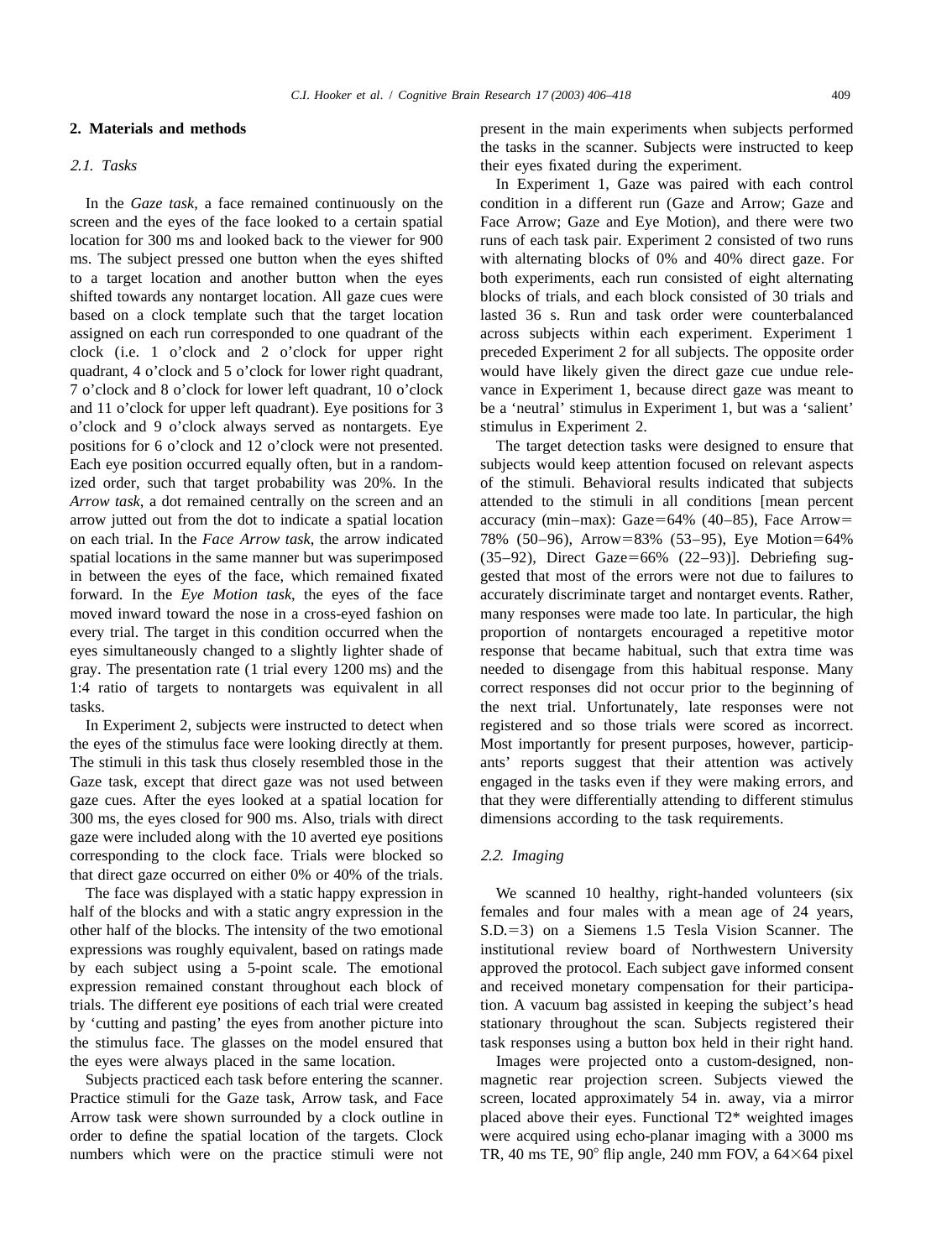resulting voxel size of  $3.75\times3.75\times6$  mm. Each run lasted meaningful eye motion, and for generic cognitive demands 303 s including 9 s of initial fixation (with a static stimulus of extracting directional information from a stimulus. The face on the screen), eight alternating 36-s task blocks and 6 neural network for gaze processing isolated by this analys of an ending fixation point. In all functional runs, the MR sis included three key regions: the posterior portion of the signal was allowed to achieve equilibrium over four initial STS bilaterally, corresponding to Brodmann's areas 22 and scans that were excluded from the analysis. Thus data from 39 (BA 22,39), the same area previously identified in gaze each scanning run consisted of 97 images. studies [\[27,47\];](#page-11-0) a right prefrontal region centered in the

Images were co-registered through time using a three- with the control condition involving analysis of direction dimensional registration algorithm. Within each run, voxels from an arrow (Gaze–Arrow). STS was more active containing a signal change of greater than 10% in one bilaterally with the control condition in which the arrow repetition (3 s) were assumed to be contaminated by was superimposed on the face (Gaze–Face Arrow). And motion or other artifact and those voxels were eliminated STS was more active on the left with the control condition from further analysis. Linear drift over the time course of involving eye motion that did not provide directional each run was removed. Each slice was spatially smoothed information (Gaze–Eye Motion). Right fusiform gyrus and using a Gaussian filter (full-width half-maximum multiple areas of bilateral prefrontal cortex (PFC) were  $(FWHM)=7.5$  mm). Data from the 10 subjects were activated in the Gaze task compared to both arrow tasks. normalized using the Montreal Neurological Institute However, this pattern was reversed for the Eye Motion Autoreg program [\[13\].](#page-11-0) Functional runs were visually task such that both the fusiform gyrus and the dorsolateral checked for artifact and motion contamination. The last prefrontal cortex (primarily BA 46) were more active in run for two subjects was dropped from analyses due to the Eye Motion task than in the Gaze task. extensive signal loss from motion contamination, such that To further quantify STS, fusiform gyrus, and PFC

control conditions combined gave an overview of neural in bilateral STS, right fusiform, and bilateral PFC, and for regions responsive to gaze cues that indicate the direction the Gaze–Eye Motion contrast in left STS. There was of another person's attention. This combined contrast significant activation for the Eye Motion condition in the

matrix for 24 contiguous 6-mm thick axial slices with a controls for visual processing of faces per se, for non-Anatomic images were acquired using a T1-weighted frontal eye fields (BA 8,9); and a ventral prefrontal region 3D FLASH sequence with a 22 ms TR, 5.6 ms TE,  $25^{\circ}$  flip centered in the inferior frontal gyrus (BA 44,45). These angle, 240 mm FOV, and a  $256\times256$  pixel matrix, with activations are shown in [Fig. 1](#page-2-0) and listed in [Table](#page-5-0) [1.](#page-5-0) 1-mm thick axial slices. However, it is essential to also evaluate contrasts with each control condition individually.

2 .3. *Data analysis* When the Gaze condition was compared separately to each control condition, STS activation was also evident MRI data were analyzed using AFNI software [\[15\].](#page-11-0) ([Fig. 1](#page-2-0) and [Table 2](#page-6-0)). STS was more active on the right

only one run was entered in the analysis for Experiment 2. activations, we performed a region-of-interest (ROI) analy-Brain areas exhibiting task-specific activity were iden- sis for these three regions. ROIs were defined by creating a tified by correlating the observed time course of each voxel union of all three contrasts. This procedure identified brain against an idealized reference function derived from the regions activated by either the Gaze task or the control alternating task blocks and adjusted to reflect the lag condition in each contrast. The average signal change between neural activity and hemodynamic response. The across participants was computed bilaterally for STS, signal change for each subject in each run was averaged in fusiform gyrus, and PFC (BA46 and posterior BA10, a random effects analysis to identify areas of significant extending in the left hemisphere to superior BA44, 45). activation across subjects for each task contrast. This [Fig. 2](#page-7-0) shows the amount of signal change for each region group analysis was then thresholded to identify voxels that in each contrast. This single analysis confirms the pattern reached the minimum statistical requirement of  $t(9)=3.25$ , of activity seen in the whole-brain contrasts. A repeated- $P<0.01$  (uncorrected) occurring within a cluster of adja-<br>cent voxels at least 650 mm<sup>3</sup> in volume (>41 voxels in the interaction [ $F(4,36)=22$ ,  $P<0.001$ ], substantiating the normalized data or approximately 8 voxels in the original different patterns. To further elucidate this interaction, we anatomical space). All task comparisons and stated activa- performed one group *t*-tests for each task contrast in each tions used this statistical threshold. region of interest. These effects all indicated greater responses in the Gaze condition than in the control condition, with the exception of the activations in the **3. Results** contrast with the Eye Motion condition, where the fusiform and PFC responses were larger in the Eye Motion 3 .1. *Experiment* <sup>1</sup> condition. Specifically, significant activations for the Gaze task in the Gaze–Arrow contrast were shown in bilateral A comparison between the Gaze task and all three fusiform and right PFC, in the Gaze–Face Arrow contrast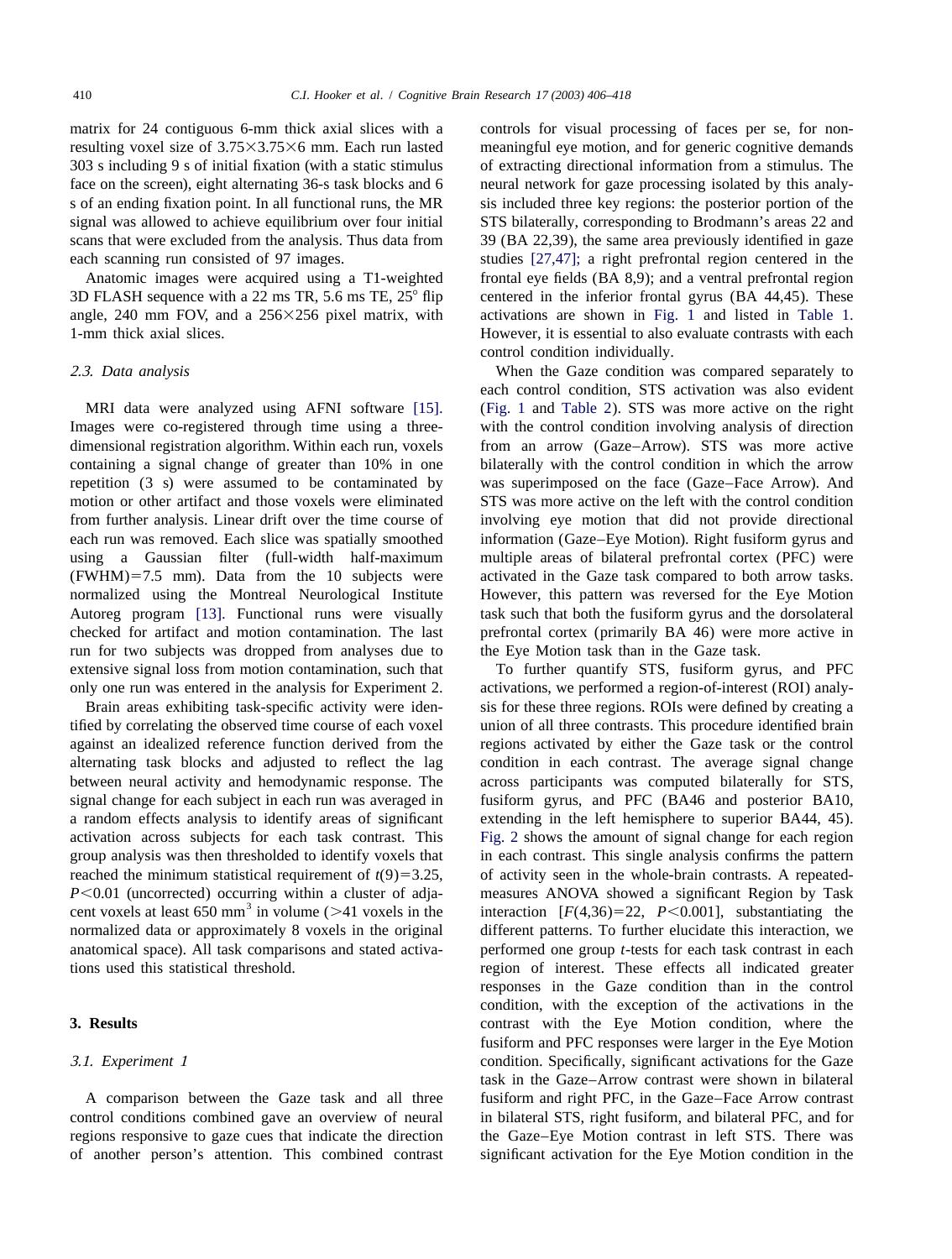<span id="page-5-0"></span>Table 1

Significant activations for Gaze vs. combined control conditions, using all runs in Experiment 1

| Contrast     | Brain regions                             | Brodmann's<br>Area | Talairach coordinates (mm) |       |                | Volume             |
|--------------|-------------------------------------------|--------------------|----------------------------|-------|----------------|--------------------|
|              |                                           |                    | $\boldsymbol{x}$           | у     | Z.             | (mm <sup>3</sup> ) |
| Gaze>Control | Frontal                                   |                    |                            |       |                |                    |
|              | Left Precentral Gyrus                     | 4                  | $-47$                      | $-18$ | 60             | 1297               |
|              | Right Precentral Sulcus/Precentral Gyrus  | 4, 6               | 46                         | $-1$  | 52             | 3734               |
|              | <b>Bilateral Superior Frontal Gyrus</b>   | 8                  | $\overline{4}$             | 23    | 44             | 2172               |
|              | Right Inferior Frontal Gyrus              | 44, 45             | 37                         | 18    | $\overline{4}$ | 4016               |
|              | Temporal                                  |                    |                            |       |                |                    |
|              | <b>Bilateral Superior Temporal Sulcus</b> | 22, 39             |                            |       |                |                    |
|              | Right                                     |                    | 50                         | $-45$ | 16             | 6469               |
|              | Left                                      |                    | $-49$                      | $-61$ | 16             | 1188               |
|              | Parietal                                  |                    |                            |       |                |                    |
|              | Left Middle Cingulate                     | 24                 | $-19$                      | 19    | 25             | 703                |
|              | Occipital                                 |                    |                            |       |                |                    |
|              | <b>Bilateral Occipital Cortex</b>         | 17, 18             |                            |       |                |                    |
|              | Right                                     |                    | 21                         | $-97$ | 3              | 7906               |
|              | Left                                      |                    | $-21$                      | $-94$ | $-6$           | 12016              |
| Control>Gaze | Frontal                                   |                    |                            |       |                |                    |
|              | Left Superior Frontal Gyrus               | 9                  | $-15$                      | 55    | 30             | 906                |
|              | Temporal/Occipital                        |                    |                            |       |                |                    |
|              | <b>Bilateral Occipital Temporal Gyrus</b> | 36                 |                            |       |                |                    |
|              | Right                                     |                    | 28                         | $-43$ | $-17$          | 1219               |
|              | Left                                      |                    | $-30$                      | $-48$ | $-17$          | 922                |
|              | Parietal                                  |                    |                            |       |                |                    |
|              | Bilateral Inferior Parietal Gyrus         | 19                 |                            |       |                |                    |
|              | Right                                     |                    | 32                         | $-85$ | 22             | 984                |
|              | Left                                      |                    | $-43$                      | $-87$ | 20             | 1062               |

dynamic response patterns in the six regions of interest. blocks were concentrated in frontal cortex ([Table 4](#page-9-0)). For this analysis, we correlated the time series for each region of interest within each subject, and then identified the strength of the correlations across all subjects. This **4. Discussion** showed a significant correlation of brain activity between the specified regions. All regions of interest (STS, FFA Patterns of activation revealed with fMRI in these two and PFC bilaterally) were significantly correlated  $(t(9)$  experiments showed that distinct contributions arise from 2.82, *P*<0.05), with the exception of the left FFA and the brain networks in four regions thought to be involved in right PFC. gaze processing. Face and gaze perception is accomplished

whether a happy or angry face appeared in the Gaze task. and PFC. Several insights into how gaze information is Angry faces produced more activation than happy faces in extracted can be gained by considering the distinct ways in gaze processing regions, including the STS and prefrontal which facial input is analyzed in these regions. cortex, primarily in the right hemisphere ([Table](#page-8-0) [3\)](#page-8-0). The effect of expression was strongest in the Gaze task, but 4 .1. *Gaze as a directional cue* angry faces also elicited more activity in the control conditions (Face Arrow and Eye Motion). 4 .1.1. *STS*

gaze target occurred on 40% vs. 0% of the trials, the right comparable directional information from an arrow, even amygdala was more active during the 0% condition, when when that arrow was superimposed on a face with the eyes the unfulfilled anticipation of direct gaze was most promi- clearly visible. Furthermore, the STS was more active to

Gaze–Eye Motion contrast in the bilateral fusiform, and nent ([Fig. 3](#page-8-0)). Additional activation in the left temporal right PFC (see [Fig.](#page-7-0) [2](#page-7-0) for response magnitude). lobe was lateral to the amygdala, centered in the inferior In addition, we examined the relationship of the hemo- temporal gyrus. Significant activations for direct gaze

Whole brain results were also analyzed as a function of via contributions from the STS, amygdala, fusiform gyrus,

One key portion of the distributed networks for gaze 3 .2. *Experiment* <sup>2</sup> processing is centered in the posterior STS region of the temporal lobe. The STS was more active when subjects In the comparison between blocks in which the direct analyzed direction from gaze than when they analyzed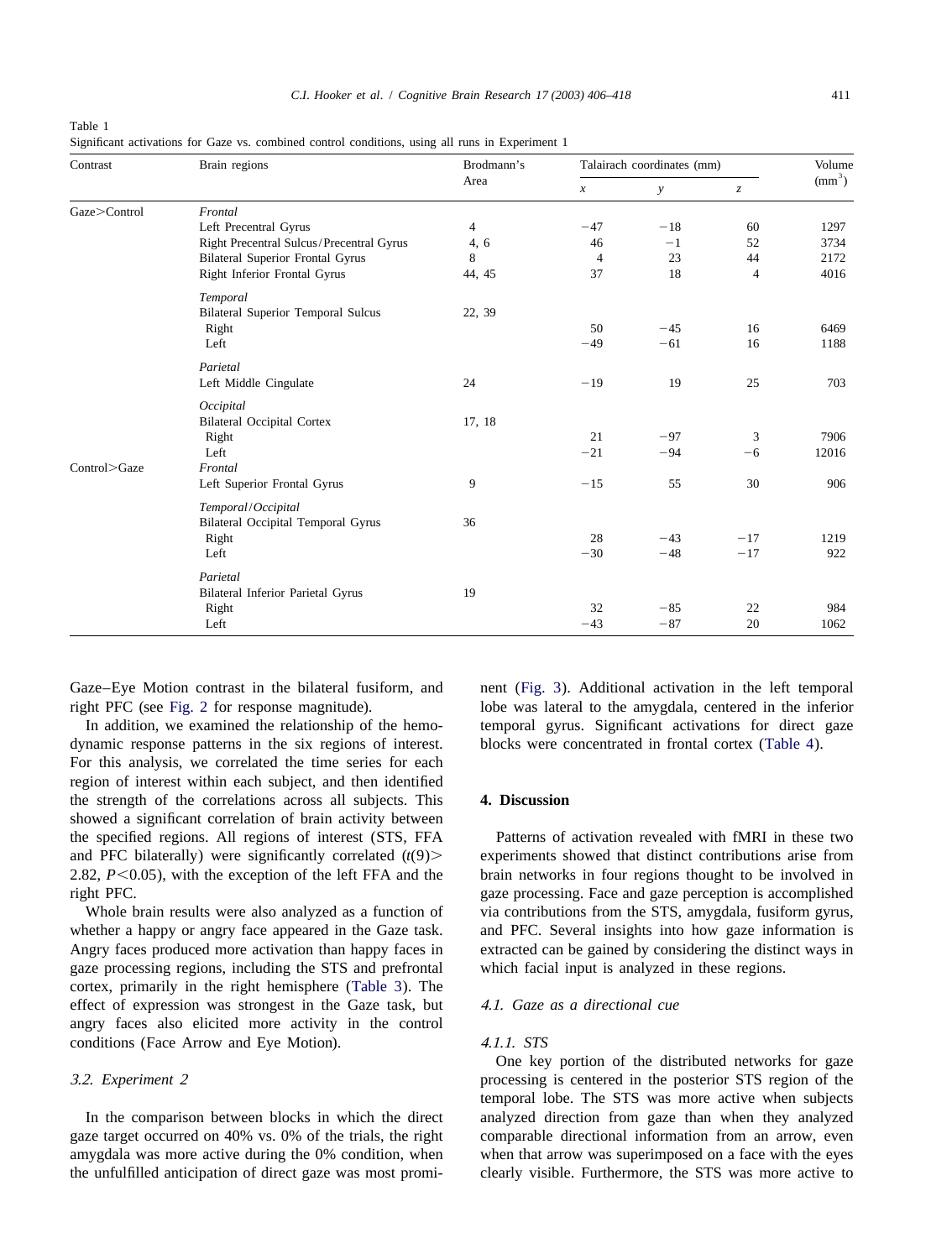### <span id="page-6-0"></span>Table 2 Significant activations for Gaze vs. each control condition separately in Experiment 1

| Contrast                                              | <b>Brain</b><br>regions                                               | Brodmann's   |                    | Talairach coordinates (mm) |                  |                    |
|-------------------------------------------------------|-----------------------------------------------------------------------|--------------|--------------------|----------------------------|------------------|--------------------|
|                                                       |                                                                       | Area         | $\boldsymbol{x}$   | $\mathcal{Y}$              | $\boldsymbol{z}$ | (mm <sup>3</sup> ) |
| Gaze>Arrow                                            | Frontal                                                               |              |                    |                            |                  |                    |
|                                                       | Right Precentral Gyrus                                                | 6            | 49                 | 3                          | 44               | 2156               |
|                                                       | Left Middle Frontal Gyrus                                             | 10           | $-41$              | 50                         | 19               | 1219               |
|                                                       | Right Inferior Frontal Gyrus                                          | 46           | 44                 | 20                         | 16               | $578^{\circ}$      |
|                                                       | Temporal                                                              |              |                    |                            |                  |                    |
|                                                       | Right Fusiform Gyrus                                                  | 20, 37       | 46                 | $-55$                      | $-19$            | 1188               |
|                                                       | Right Superior Temporal Sulcus                                        | 22, 39       | 45                 | $-44$                      | 11               | 766                |
|                                                       | Occipital                                                             |              |                    |                            |                  |                    |
|                                                       | <b>Bilateral Occipital Cortex</b>                                     | 17, 18, 19   |                    |                            |                  |                    |
|                                                       | Right                                                                 |              | 25                 | $-94$                      | 1                | 20312              |
|                                                       | Left                                                                  |              | $-23$              | $-94$                      | $-5$             | 26156              |
| Arrow>Gaze                                            | Frontal                                                               |              |                    |                            |                  |                    |
|                                                       | Left Superior Frontal Gyrus (Anterior)                                | 9            | $-11$              | 51                         | 35               | 2984               |
| Gaze>Face Arrow<br>Face Arrow>Gaze<br>Gaze>Eye Motion | <b>Bilateral Superior Frontal Gyrus</b>                               | 8            | $\mathbf{0}$       | 65                         | 14               | 1234               |
|                                                       | Temporal                                                              |              |                    |                            |                  |                    |
|                                                       | Right Middle Temporal Gyrus (Anterior)                                | 21           | 58                 | $-12$                      | $-20$            | 3547               |
|                                                       | Parietal                                                              |              |                    |                            |                  |                    |
|                                                       | Left Inferior Parietal Gyrus                                          | 39, 19       | $-46$              | $-83$                      | 27               | 984                |
|                                                       | Occipital                                                             |              |                    |                            |                  |                    |
|                                                       | <b>Bilateral Precuneous</b>                                           | 30, 7, 19    | $-3$               | $-71$                      | 10               | 19984              |
|                                                       | Left Cerebellum                                                       |              | $-34$              | $-85$                      | $-37$            | 656                |
|                                                       |                                                                       |              |                    |                            |                  |                    |
|                                                       | Frontal                                                               |              |                    |                            |                  |                    |
|                                                       | Right Precentral Gyrus                                                | 4, 6<br>6, 8 | 49                 | $\overline{4}$<br>21       | 46               | 2766               |
|                                                       | <b>Bilateral Superior Frontal Gyrus</b><br>Right Middle Frontal Gyrus | 46           | $\mathbf{1}$<br>48 | 33                         | 46<br>17         | 1000<br>2062       |
|                                                       | Left Middle Frontal Sulcus                                            | 46           | $-53$              | 16                         | 15               | 6547               |
|                                                       | Right Inferior Frontal Gyrus                                          |              |                    |                            |                  |                    |
|                                                       | Operculum                                                             | 44, 45       | 49                 | 11                         | $\mathbf{0}$     | 2766               |
|                                                       | Triangular                                                            | 10           | 45                 | 43                         | $-5$             | 2453               |
|                                                       | Anterior portion                                                      | 45, 46       | 30                 | 21                         | $-3$             | 1188               |
|                                                       | Right Inferior Frontal Sulcus                                         | 44, 46       | 42                 | 13                         | 23               | 969                |
|                                                       | Temporal                                                              |              |                    |                            |                  |                    |
|                                                       | <b>Bilateral Superior Temporal Sulcus</b>                             | 22           |                    |                            |                  |                    |
|                                                       | Right                                                                 |              | 54                 | $-51$                      | 11               | 16422              |
|                                                       | Left                                                                  |              | $-53$              | $-55$                      | 15               | 5203               |
|                                                       | Right Middle Temporal Gyrus                                           | 22           | 50                 | $-25$                      | $-4$             | 969                |
|                                                       | Right Fusiform Gyrus                                                  | 20, 37       | 45                 | $-57$                      | $-20$            | 2984               |
|                                                       | Parietal                                                              |              |                    |                            |                  |                    |
|                                                       | Right Inferior Parietal Lobule                                        | 7            | 47                 | $-57$                      | 50               | 750                |
|                                                       | Parietal                                                              |              |                    |                            |                  |                    |
|                                                       | Left Intraparietal Sulcus                                             | 7            | $-22$              | $-68$                      | 53               | 3141               |
|                                                       |                                                                       |              |                    |                            |                  |                    |
|                                                       | Occipital<br>Bilateral Lateral Occipital Cortex                       | 39, 19       |                    |                            |                  |                    |
|                                                       | Right                                                                 |              | 36                 | $-89$                      | 18               | 1078               |
|                                                       | Left                                                                  |              | $-38$              | $-91$                      | 19               | 1312               |
|                                                       |                                                                       |              |                    |                            |                  |                    |
|                                                       | Frontal                                                               |              |                    |                            |                  |                    |
|                                                       | Right Precentral Gyrus<br>Left Post Central Sulcus                    | 6<br>7       | 22<br>$-37$        | $-8$<br>$-52$              | 51               | 828<br>781         |
|                                                       | Left Inferior Frontal Sulcus                                          | 44           | $-34$              | $-10$                      | 66<br>28         | 703                |
|                                                       |                                                                       |              |                    |                            |                  |                    |
|                                                       | Temporal                                                              |              |                    |                            |                  |                    |
|                                                       | Left Superior Temporal Sulcus                                         | 39           | $-47$              | $-67$                      | 17               | 4875               |
|                                                       | Left Parahippocampal Gyrus                                            | 28<br>28     | $-13$<br>19        | $-33$<br>$-22$             | $-17$<br>$-22$   | 1625               |
|                                                       | Right Parahippocampal Region                                          |              |                    |                            |                  | 1156               |
|                                                       | Parietal                                                              |              |                    |                            |                  |                    |
|                                                       | Left Posterior Cingulate                                              | 23           | $-24$              | $-47$                      | 17               | 969                |
|                                                       | Occipital                                                             |              |                    |                            |                  |                    |
|                                                       | Right Mid/Superior Occipital Cortex                                   | 7            | 11                 | $-70$                      | 54               | 1766               |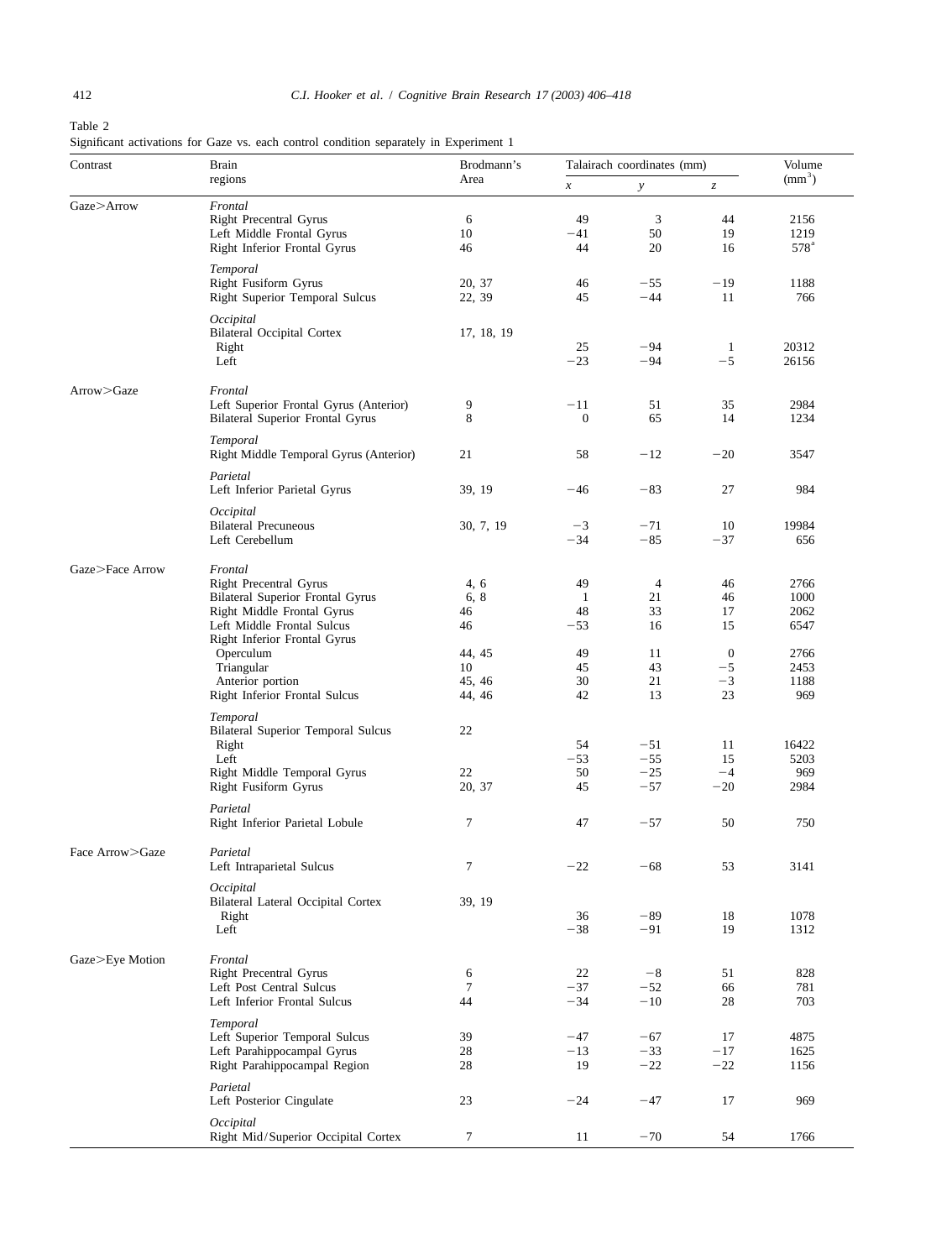<span id="page-7-0"></span>Table 2. Continued

| Contrast        | <b>Brain</b><br>regions                | Brodmann's<br>Area |               | Talairach coordinates (mm) |      |                  |
|-----------------|----------------------------------------|--------------------|---------------|----------------------------|------|------------------|
|                 |                                        |                    | $\mathcal{X}$ |                            |      | $(mm^3)$         |
| Eye Motion>Gaze | Frontal                                |                    |               |                            |      |                  |
|                 | Bilateral Middle Frontal Gyrus         | 46                 |               |                            |      |                  |
|                 | Right                                  |                    | 47            | 32                         | 11   | 3953             |
|                 | Left                                   |                    | $-47$         | 29                         |      | 531 <sup>a</sup> |
|                 | Temporal/Occipital                     |                    |               |                            |      |                  |
|                 | Bilat. Occipital Cortex-Fusiform Gyrus | 17, 20, 37         |               |                            |      |                  |
|                 | Right                                  |                    | 36            | $-73$                      | $-2$ | 8281             |
|                 | Left                                   |                    | $-38$         | $-77$                      | $-4$ | 12125            |

<sup>a</sup> This cluster is below volume threshold and is listed because of theoretical importance.

responsive to moving or movable facial features [\[26\],](#page-11-0) to biological motion. the direction of attention of another person [\[44,45\],](#page-11-0) or to The hypothesis that STS is central to the analysis of any type of directional cue. Our findings support the gaze indicators of direction of attention does not rule out a hypothesis that STS responds to gaze cues that indicate the broader role in analyzing various biological signals im-direction of attention of another individual. The finding portant for human social communication [\[9\].](#page-10-0) STS activity that eye motion activated STS more when it provided has been observed in response to several types of human directional information than when it did not implies that movements, including hand and whole-body movements this region is sensitive not simply to motion cues but that it  $[8,24,25,48]$ . STS activity in these contexts may reflect the preferentially responds to certain types of eye motion. Eye analysis of biological cues that provide meaningful social

eye motion that indicated direction of attention than eye motion that provided task-relevant information about spamotion that did not. The most likely functional role for tial location was more meaningful. Subjects attended to STS activity is therefore in the analysis of meaningful eye moving eyes in both the Gaze and Eye Motion tasks. motion that can indicate information of social importance Therefore, STS activity cannot be described simply as a such as the intentions of another person or their direction response to this movable facial feature. A satisfactory of attention. explanation for increased STS activity in the Gaze task Our results address three hypotheses concerning the relative to the Eye Motion task must go beyond hypotheses function of the STS, namely, that the STS is specifically emphasizing either movable facial features or generic



Fig. 2. Percent signal change in functionally defined regions of interest for each contrast in Experiment 1. Activations greater than zero at  $P<0.05$  are denoted by \*.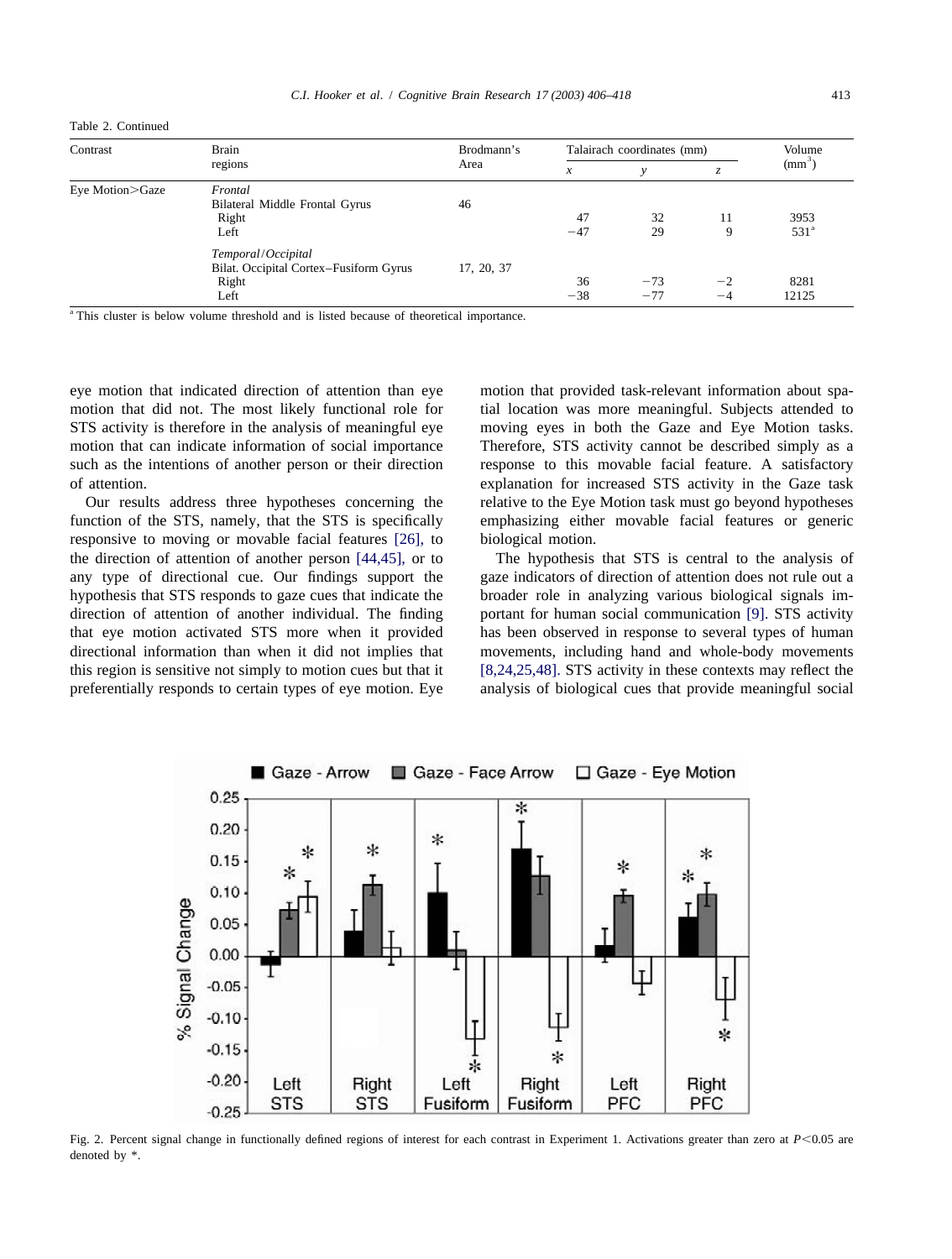## <span id="page-8-0"></span>Table 3

Significant activations between happy and angry faces

| $\boldsymbol{x}$<br>$\mathcal{Y}$<br>$\ensuremath{\mathnormal{Z}}$<br>Frontal<br>GAZE: Angry>Happy<br><b>Bilateral Middle Frontal Gyrus</b><br><b>Right Anterior Portion</b><br>46<br>48<br>27<br>21<br>3266<br>8, 9<br>31<br>45<br>Right Middle Portion<br>26<br>3172<br>8, 9<br>Left Anterior Portion<br>$-47$<br>15<br>38<br>1266<br>9<br>Left Middle Portion<br>$-49$<br>23<br>24<br>688<br>Left Middle Frontal Sulcus<br>39<br>2<br>5578<br>Anterior Portion<br>10, 46<br>$-47$<br>44<br>$-40$<br>5<br>26<br>1984<br>Middle/Inferior Portion<br>Temporal<br>$35641$ <sup>a</sup><br><b>Bilateral Superior Temporal Sulcus</b><br>22, 39<br>42<br>$-57$<br>26<br>Right<br>Left<br>$-67$<br>31<br>$-35$<br>Bilateral Middle Temporal Sulcus<br>21<br>54<br>$-52$<br>$-5$<br>1578<br>Right<br>703<br>Left<br>$-60$<br>$-54$<br>$-5$<br>Occipital<br><b>Bilateral Precuneous</b><br>42<br>35641<br>$\tau$<br>$-67$<br>$\mathbf{1}$<br>9<br>$-60$<br><b>Bilateral Precuneous (Inferior)</b><br>30<br>16<br>1969<br>FACE ARROW: Angry>Happy<br>Frontal<br>60<br>859<br>Left Post Central Gyrus and Sulcus<br>4, 6<br>$-34$<br>$-43$<br>Temporal<br>Left Posterior Lateral Sulcus<br>40<br>$-38$<br>$-36$<br>16<br>719<br>Occipital<br>Right Occipital Lobe, Cuneous<br>18, 19<br>15<br>$-90$<br>32<br>812<br>Right Medial Cerebellum<br>11<br>$-55$<br>$-37$<br>859<br>EYE MOTION: Angry>Happy<br>Frontal<br>Right Middle Frontal Sulcus<br>8<br>4047<br>44, 45, 46<br>34<br>40<br>Right Middle Frontal Gyrus<br>46, 9<br>45<br>32<br>27<br>969<br>51<br>$\overline{2}$<br>Left Middle Frontal Sulcus and Gyrus<br>10<br>$-44$<br>1375<br>DIRECT GAZE: Angry>Happy<br>Frontal<br>24<br>Right Middle Cingulate<br>23,24<br>5<br>$-14$<br>2562<br>DIRECT GAZE: Happy>Angry<br>Frontal<br>12,32<br>47<br>$-7$<br>3188<br><b>Right Anterior Cingulate</b><br>6 | Condition and           | <b>Brain</b> | Brodmann's | Talairach coordinates (mm) |  |  | Volume             |
|-----------------------------------------------------------------------------------------------------------------------------------------------------------------------------------------------------------------------------------------------------------------------------------------------------------------------------------------------------------------------------------------------------------------------------------------------------------------------------------------------------------------------------------------------------------------------------------------------------------------------------------------------------------------------------------------------------------------------------------------------------------------------------------------------------------------------------------------------------------------------------------------------------------------------------------------------------------------------------------------------------------------------------------------------------------------------------------------------------------------------------------------------------------------------------------------------------------------------------------------------------------------------------------------------------------------------------------------------------------------------------------------------------------------------------------------------------------------------------------------------------------------------------------------------------------------------------------------------------------------------------------------------------------------------------------------------------------------------------------------------------------------------------------------------------------------------------------------------------------|-------------------------|--------------|------------|----------------------------|--|--|--------------------|
|                                                                                                                                                                                                                                                                                                                                                                                                                                                                                                                                                                                                                                                                                                                                                                                                                                                                                                                                                                                                                                                                                                                                                                                                                                                                                                                                                                                                                                                                                                                                                                                                                                                                                                                                                                                                                                                           | contrast                | regions      | Area       |                            |  |  | (mm <sup>3</sup> ) |
|                                                                                                                                                                                                                                                                                                                                                                                                                                                                                                                                                                                                                                                                                                                                                                                                                                                                                                                                                                                                                                                                                                                                                                                                                                                                                                                                                                                                                                                                                                                                                                                                                                                                                                                                                                                                                                                           |                         |              |            |                            |  |  |                    |
|                                                                                                                                                                                                                                                                                                                                                                                                                                                                                                                                                                                                                                                                                                                                                                                                                                                                                                                                                                                                                                                                                                                                                                                                                                                                                                                                                                                                                                                                                                                                                                                                                                                                                                                                                                                                                                                           |                         |              |            |                            |  |  |                    |
|                                                                                                                                                                                                                                                                                                                                                                                                                                                                                                                                                                                                                                                                                                                                                                                                                                                                                                                                                                                                                                                                                                                                                                                                                                                                                                                                                                                                                                                                                                                                                                                                                                                                                                                                                                                                                                                           |                         |              |            |                            |  |  |                    |
|                                                                                                                                                                                                                                                                                                                                                                                                                                                                                                                                                                                                                                                                                                                                                                                                                                                                                                                                                                                                                                                                                                                                                                                                                                                                                                                                                                                                                                                                                                                                                                                                                                                                                                                                                                                                                                                           |                         |              |            |                            |  |  |                    |
|                                                                                                                                                                                                                                                                                                                                                                                                                                                                                                                                                                                                                                                                                                                                                                                                                                                                                                                                                                                                                                                                                                                                                                                                                                                                                                                                                                                                                                                                                                                                                                                                                                                                                                                                                                                                                                                           |                         |              |            |                            |  |  |                    |
|                                                                                                                                                                                                                                                                                                                                                                                                                                                                                                                                                                                                                                                                                                                                                                                                                                                                                                                                                                                                                                                                                                                                                                                                                                                                                                                                                                                                                                                                                                                                                                                                                                                                                                                                                                                                                                                           |                         |              |            |                            |  |  |                    |
|                                                                                                                                                                                                                                                                                                                                                                                                                                                                                                                                                                                                                                                                                                                                                                                                                                                                                                                                                                                                                                                                                                                                                                                                                                                                                                                                                                                                                                                                                                                                                                                                                                                                                                                                                                                                                                                           |                         |              |            |                            |  |  |                    |
|                                                                                                                                                                                                                                                                                                                                                                                                                                                                                                                                                                                                                                                                                                                                                                                                                                                                                                                                                                                                                                                                                                                                                                                                                                                                                                                                                                                                                                                                                                                                                                                                                                                                                                                                                                                                                                                           |                         |              |            |                            |  |  |                    |
|                                                                                                                                                                                                                                                                                                                                                                                                                                                                                                                                                                                                                                                                                                                                                                                                                                                                                                                                                                                                                                                                                                                                                                                                                                                                                                                                                                                                                                                                                                                                                                                                                                                                                                                                                                                                                                                           |                         |              |            |                            |  |  |                    |
|                                                                                                                                                                                                                                                                                                                                                                                                                                                                                                                                                                                                                                                                                                                                                                                                                                                                                                                                                                                                                                                                                                                                                                                                                                                                                                                                                                                                                                                                                                                                                                                                                                                                                                                                                                                                                                                           |                         |              |            |                            |  |  |                    |
|                                                                                                                                                                                                                                                                                                                                                                                                                                                                                                                                                                                                                                                                                                                                                                                                                                                                                                                                                                                                                                                                                                                                                                                                                                                                                                                                                                                                                                                                                                                                                                                                                                                                                                                                                                                                                                                           |                         |              |            |                            |  |  |                    |
|                                                                                                                                                                                                                                                                                                                                                                                                                                                                                                                                                                                                                                                                                                                                                                                                                                                                                                                                                                                                                                                                                                                                                                                                                                                                                                                                                                                                                                                                                                                                                                                                                                                                                                                                                                                                                                                           |                         |              |            |                            |  |  |                    |
|                                                                                                                                                                                                                                                                                                                                                                                                                                                                                                                                                                                                                                                                                                                                                                                                                                                                                                                                                                                                                                                                                                                                                                                                                                                                                                                                                                                                                                                                                                                                                                                                                                                                                                                                                                                                                                                           |                         |              |            |                            |  |  |                    |
|                                                                                                                                                                                                                                                                                                                                                                                                                                                                                                                                                                                                                                                                                                                                                                                                                                                                                                                                                                                                                                                                                                                                                                                                                                                                                                                                                                                                                                                                                                                                                                                                                                                                                                                                                                                                                                                           |                         |              |            |                            |  |  |                    |
|                                                                                                                                                                                                                                                                                                                                                                                                                                                                                                                                                                                                                                                                                                                                                                                                                                                                                                                                                                                                                                                                                                                                                                                                                                                                                                                                                                                                                                                                                                                                                                                                                                                                                                                                                                                                                                                           |                         |              |            |                            |  |  |                    |
|                                                                                                                                                                                                                                                                                                                                                                                                                                                                                                                                                                                                                                                                                                                                                                                                                                                                                                                                                                                                                                                                                                                                                                                                                                                                                                                                                                                                                                                                                                                                                                                                                                                                                                                                                                                                                                                           |                         |              |            |                            |  |  |                    |
|                                                                                                                                                                                                                                                                                                                                                                                                                                                                                                                                                                                                                                                                                                                                                                                                                                                                                                                                                                                                                                                                                                                                                                                                                                                                                                                                                                                                                                                                                                                                                                                                                                                                                                                                                                                                                                                           |                         |              |            |                            |  |  |                    |
|                                                                                                                                                                                                                                                                                                                                                                                                                                                                                                                                                                                                                                                                                                                                                                                                                                                                                                                                                                                                                                                                                                                                                                                                                                                                                                                                                                                                                                                                                                                                                                                                                                                                                                                                                                                                                                                           |                         |              |            |                            |  |  |                    |
|                                                                                                                                                                                                                                                                                                                                                                                                                                                                                                                                                                                                                                                                                                                                                                                                                                                                                                                                                                                                                                                                                                                                                                                                                                                                                                                                                                                                                                                                                                                                                                                                                                                                                                                                                                                                                                                           |                         |              |            |                            |  |  |                    |
|                                                                                                                                                                                                                                                                                                                                                                                                                                                                                                                                                                                                                                                                                                                                                                                                                                                                                                                                                                                                                                                                                                                                                                                                                                                                                                                                                                                                                                                                                                                                                                                                                                                                                                                                                                                                                                                           |                         |              |            |                            |  |  |                    |
|                                                                                                                                                                                                                                                                                                                                                                                                                                                                                                                                                                                                                                                                                                                                                                                                                                                                                                                                                                                                                                                                                                                                                                                                                                                                                                                                                                                                                                                                                                                                                                                                                                                                                                                                                                                                                                                           |                         |              |            |                            |  |  |                    |
|                                                                                                                                                                                                                                                                                                                                                                                                                                                                                                                                                                                                                                                                                                                                                                                                                                                                                                                                                                                                                                                                                                                                                                                                                                                                                                                                                                                                                                                                                                                                                                                                                                                                                                                                                                                                                                                           |                         |              |            |                            |  |  |                    |
|                                                                                                                                                                                                                                                                                                                                                                                                                                                                                                                                                                                                                                                                                                                                                                                                                                                                                                                                                                                                                                                                                                                                                                                                                                                                                                                                                                                                                                                                                                                                                                                                                                                                                                                                                                                                                                                           |                         |              |            |                            |  |  |                    |
|                                                                                                                                                                                                                                                                                                                                                                                                                                                                                                                                                                                                                                                                                                                                                                                                                                                                                                                                                                                                                                                                                                                                                                                                                                                                                                                                                                                                                                                                                                                                                                                                                                                                                                                                                                                                                                                           |                         |              |            |                            |  |  |                    |
|                                                                                                                                                                                                                                                                                                                                                                                                                                                                                                                                                                                                                                                                                                                                                                                                                                                                                                                                                                                                                                                                                                                                                                                                                                                                                                                                                                                                                                                                                                                                                                                                                                                                                                                                                                                                                                                           |                         |              |            |                            |  |  |                    |
|                                                                                                                                                                                                                                                                                                                                                                                                                                                                                                                                                                                                                                                                                                                                                                                                                                                                                                                                                                                                                                                                                                                                                                                                                                                                                                                                                                                                                                                                                                                                                                                                                                                                                                                                                                                                                                                           | FACE ARROW: Happy>Angry |              |            |                            |  |  |                    |
|                                                                                                                                                                                                                                                                                                                                                                                                                                                                                                                                                                                                                                                                                                                                                                                                                                                                                                                                                                                                                                                                                                                                                                                                                                                                                                                                                                                                                                                                                                                                                                                                                                                                                                                                                                                                                                                           |                         |              |            |                            |  |  |                    |
|                                                                                                                                                                                                                                                                                                                                                                                                                                                                                                                                                                                                                                                                                                                                                                                                                                                                                                                                                                                                                                                                                                                                                                                                                                                                                                                                                                                                                                                                                                                                                                                                                                                                                                                                                                                                                                                           |                         |              |            |                            |  |  |                    |
|                                                                                                                                                                                                                                                                                                                                                                                                                                                                                                                                                                                                                                                                                                                                                                                                                                                                                                                                                                                                                                                                                                                                                                                                                                                                                                                                                                                                                                                                                                                                                                                                                                                                                                                                                                                                                                                           |                         |              |            |                            |  |  |                    |
|                                                                                                                                                                                                                                                                                                                                                                                                                                                                                                                                                                                                                                                                                                                                                                                                                                                                                                                                                                                                                                                                                                                                                                                                                                                                                                                                                                                                                                                                                                                                                                                                                                                                                                                                                                                                                                                           |                         |              |            |                            |  |  |                    |
|                                                                                                                                                                                                                                                                                                                                                                                                                                                                                                                                                                                                                                                                                                                                                                                                                                                                                                                                                                                                                                                                                                                                                                                                                                                                                                                                                                                                                                                                                                                                                                                                                                                                                                                                                                                                                                                           |                         |              |            |                            |  |  |                    |
|                                                                                                                                                                                                                                                                                                                                                                                                                                                                                                                                                                                                                                                                                                                                                                                                                                                                                                                                                                                                                                                                                                                                                                                                                                                                                                                                                                                                                                                                                                                                                                                                                                                                                                                                                                                                                                                           |                         |              |            |                            |  |  |                    |
|                                                                                                                                                                                                                                                                                                                                                                                                                                                                                                                                                                                                                                                                                                                                                                                                                                                                                                                                                                                                                                                                                                                                                                                                                                                                                                                                                                                                                                                                                                                                                                                                                                                                                                                                                                                                                                                           |                         |              |            |                            |  |  |                    |
|                                                                                                                                                                                                                                                                                                                                                                                                                                                                                                                                                                                                                                                                                                                                                                                                                                                                                                                                                                                                                                                                                                                                                                                                                                                                                                                                                                                                                                                                                                                                                                                                                                                                                                                                                                                                                                                           |                         |              |            |                            |  |  |                    |
|                                                                                                                                                                                                                                                                                                                                                                                                                                                                                                                                                                                                                                                                                                                                                                                                                                                                                                                                                                                                                                                                                                                                                                                                                                                                                                                                                                                                                                                                                                                                                                                                                                                                                                                                                                                                                                                           |                         |              |            |                            |  |  |                    |

<sup>a</sup> This cluster extended from the STS up through the IPS bilaterally.







amygdala

Fig. 3. Average signal change across participants for Experiment 2, showing the contrast between 0% and 40% Direct Gaze conditions, displayed on a coronal ( $y=4$ ) and a sagittal ( $x=26$ ) slice from a single subject's structural MRI scan.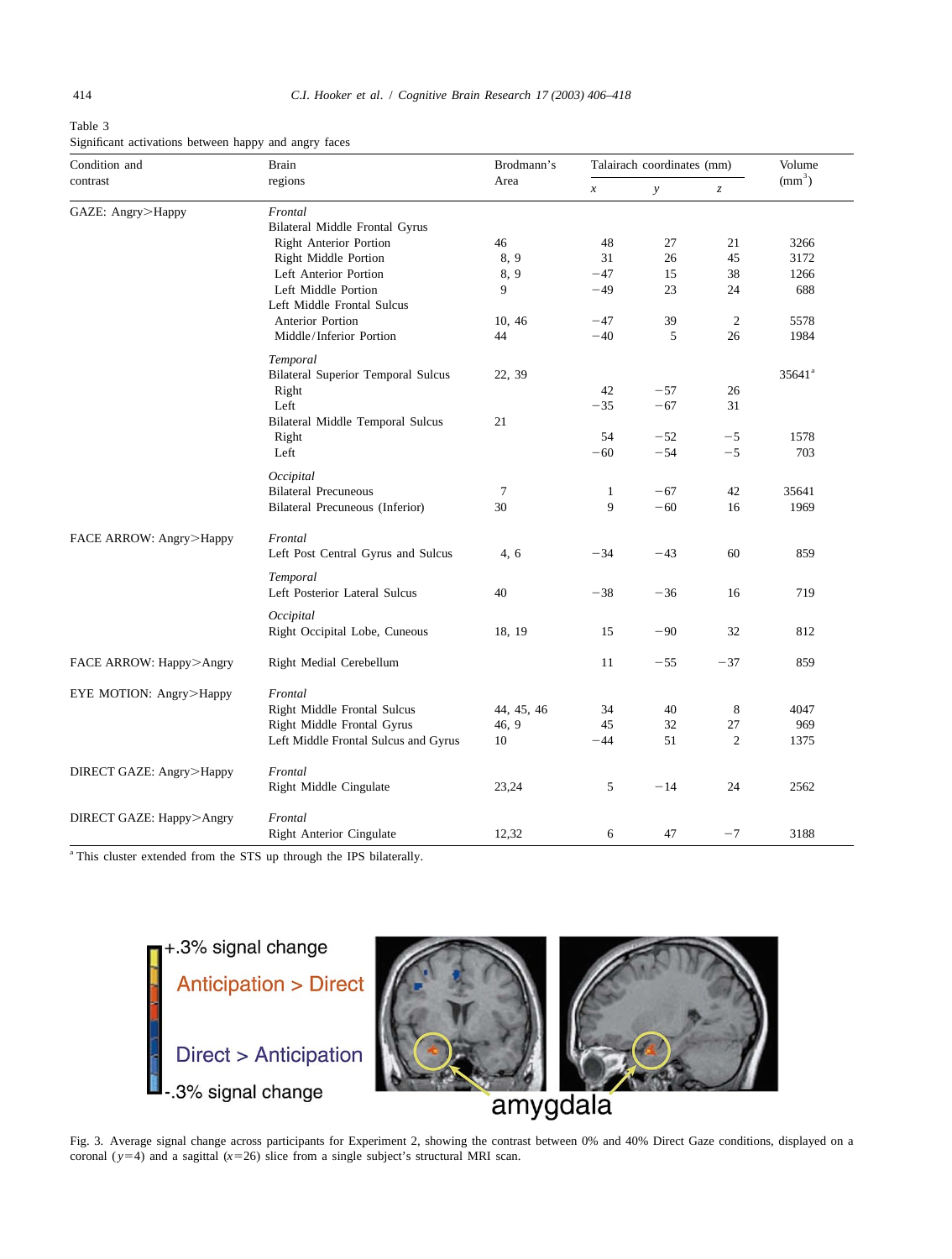<span id="page-9-0"></span>Table 4 Significant activations in Experiment 2

| Contrast            | <b>Brain</b><br>regions                 | Brodmann's | Talairach coordinates (mm) |               |       | Volume             |
|---------------------|-----------------------------------------|------------|----------------------------|---------------|-------|--------------------|
|                     |                                         | Area       | $\boldsymbol{x}$           | $\mathcal{Y}$ | Z.    | (mm <sup>3</sup> ) |
| Anticipation>Direct | Frontal                                 |            |                            |               |       |                    |
|                     | Left Superior Frontal Gyrus             | 9          | $-19$                      | 43            | 49    | 1891               |
|                     | Temporal                                |            |                            |               |       |                    |
|                     | Right Amygdala                          |            | 28                         | 3             | $-27$ | 672                |
|                     | Left Inferior Temporal Gyrus            | 20, 21     | $-48$                      | $-7$          | $-31$ | 672                |
| Direct>Anticipation | Frontal                                 |            |                            |               |       |                    |
|                     | <b>Right Precentral Sulcus</b>          | 4, 6       | 39                         | $-4$          | 52    | 2344               |
|                     | Left Post Central Gyrus                 | 2, 3, 5    | $-50$                      | $-33$         | 55    | 1828               |
|                     | <b>Bilateral Superior Frontal Gyrus</b> | 6          |                            | 8             | 49    | 1391               |
|                     | Parietal                                |            |                            |               |       |                    |
|                     | <b>Right Intraparietal Sulcus</b>       | 7          | 36                         | $-60$         | 46    | 734                |
|                     | Left Cerebellum                         |            | $-40$                      | $-53$         | $-37$ | 953                |

biological motion, where 'meaning' depends on the social engaged in analyzing perceptual properties of faces. In the situation within which the movement occurs. This idea is Eye Motion task, subjects attended to moving eyes while supported by several studies comparing meaningful and vigilant for a gray-scale color change of the pupil. Pernon-meaningful human movements. When videos of Amer- ceptual processing of these facial features could have ican Sign Language were viewed, the STS was more active provoked fusiform activity. Previous fMRI studies indicate for viewers who understood the signals than for those who that color perception provokes activity in inferior temporal didn't [\[42\].](#page-11-0) STS activation has also been reported in regions that are adjacent to and partially overlapping with response to possible versus impossible human movements face sensitive areas [\[12\].](#page-11-0) Because subjects here were [\[50\]](#page-11-0) as well as meaningful vs. non-meaningful hand attending to color within the face, inferior temporal regions motions [\[17\].](#page-11-0) sensitive to both faces and color may have been active.

concerned with more than just perceptual aspects of in visual cortex [\[6\],](#page-10-0) so the dorsolateral PFC activity in this moving or movable body parts. Rather, networks in this task could reflect the monitoring and identification of brain region may analyze gaze and other movements to the perceptual changes in the face stimuli. extent that these cues meaningfully contribute to social Another possibility is that fusiform and dorsolateral PFC communication. Our findings suggest that achieving joint responses may reflect stimulus novelty. Given that people attention, a pivotal skill in social cognition, is facilitated by seldom view eyes moving repetitively in a cross-eyed the analysis of sensory cues in the STS. Furthermore, fashion, the novelty of this perceptual stimulus may have given that gaze provides a highly informative window into increased activity in the fusiform region and visual cortex mental state [\[7,51\],](#page-10-0) the STS could be part of a larger generally. The PFC region activated in this task (BA 46) is neural network mediating theory of mind [\[10\].](#page-10-0) likewise active in response to novel stimuli [\[36\].](#page-11-0) However

the fusiform gyrus. The pattern of fusiform activations The finding that the fusiform gyrus was more active across the three contrasts illustrates that this region, while when subjects were analyzing direction from gaze than engaged in face and gaze processing, is not specifically when analyzing direction from an arrow, by itself or responsive to directional gaze information. Both fusiform superimposed on a face, is consonant with other findings gyrus and dorsolateral portion of the PFC (BA 46) were that the fusiform face responsive area is more active during more active in the Eye Motion task than in the Gaze task selective attention to faces than selective attention to ([Fig. 1d](#page-2-0)). Given that both tasks required attention to the objects [\[26,31,32,46\].](#page-11-0) Our study adds to these data by eyes, fusiform activity cannot simply be explained as a showing that selective attention to a specific facial feature response to invariant aspects of a face. There are several can also produce differential fusiform activation. Clearly reasons why the Eye Motion task may have provoked such the fusiform response to a face is not uniform and strong fusiform activity. The automatic but rather is sensitive to attention [\[55\].](#page-12-0) The

signals. In other words, STS may analyze meaningful One possibility is that fusiform and dorsolateral PFC are The extant data thus indicate that STS processing is The dorsolateral PFC has been shown to modulate activity

a novelty hypothesis cannot explain the prominent activity 4.1.2. *Fusiform gyrus and dorsolateral PFC* of both fusiform and this PFC region for Gaze as com-Our findings demonstrated a different functional role for pared to the Arrow and Face Arrow conditions.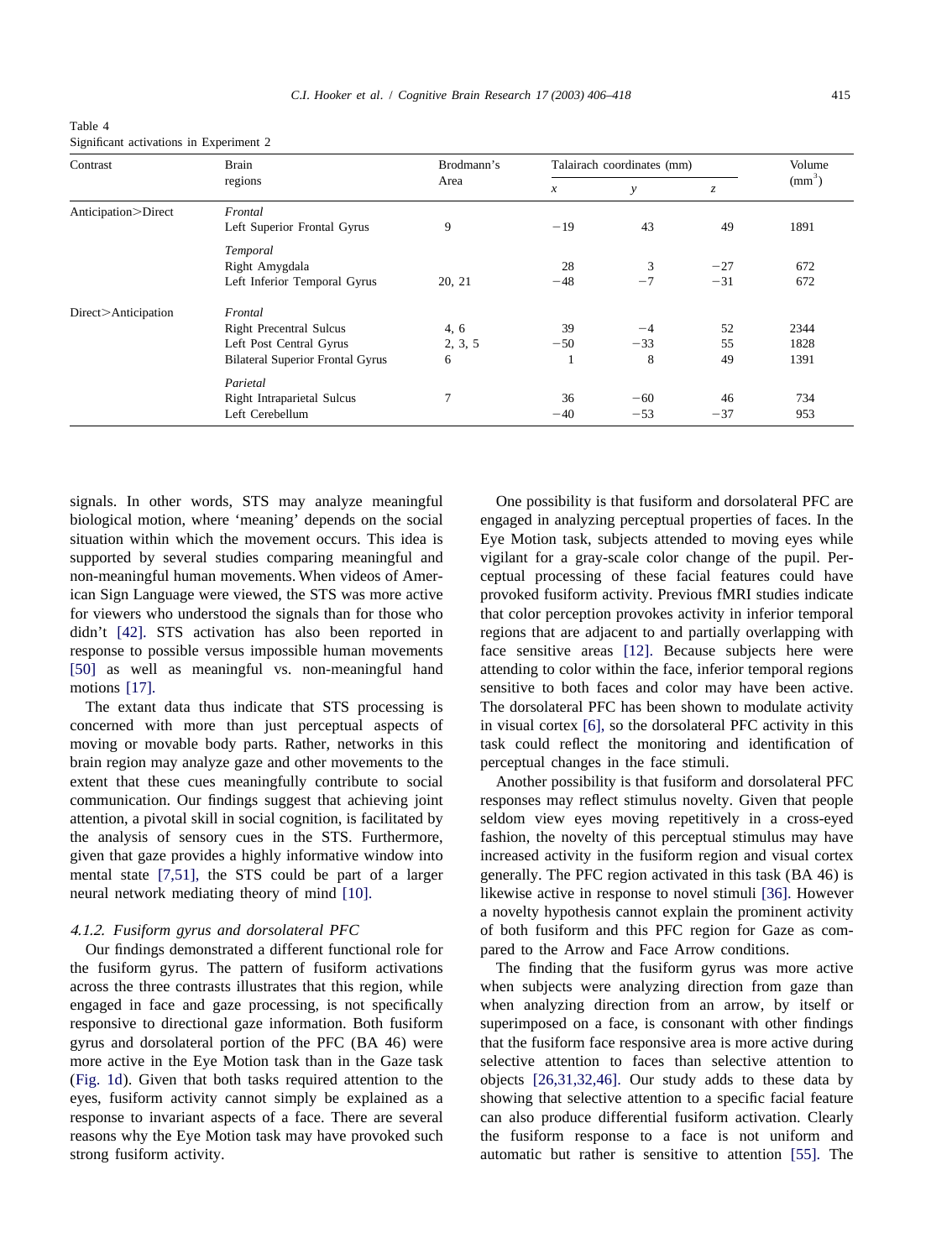fusiform area is relatively less important for gaze percep- Moreover, amygdala activity may be heightened when a tion than for facial perception in general. **person** is particularly vigilant for direct gaze.

have been identified as 'mirror system' areas [\[29\]—brain](#page-11-0) emotionally or socially salient information [\[53\].](#page-11-0) regions that are active to both the observation and execution of an action. This neural 'mirroring' may facilitate our understanding of another person's behavior by simulating **Acknowledgements** the observed action [\[48\].](#page-11-0) Because we did not specifically manipulate theory of mind processes in this experiment, it<br>is unclear whether these regions are engaged in analyzing This research was supported by an NIMH Predoctoral mental state. However, future studies aimed specifically at Fellowship F31-MH12982 (CIH). The authors would like<br>identifying mental state from gaze cues may be beloful in to thank Rick Zinbarg, William Revelle, and Marcia

### 4 .2. *Emotion effects*

Angry faces in the Gaze task elicited more activity in **References** the STS region than did happy faces, and this activation extended from the STS dorsally through the intraparietal sulcus (IPS). Although this finding was not predicted, this [1] T. Allison, A. Puce, G. McCarthy, Social perception from visual cues: role of the STS region, Trends influence of facial expression on STS activity adds support [2] N.C. Andreasen, Negative symptoms in schizophrenia. Definition to our interpretation that the STS is responsive to gaze and reliability, Arch. Gen. Psychiatry 39 (1982) 784–788.<br>
cues that are meaningful to social interaction Gaze that [3] American Psychiatric Association (APA), Diagn cues that are meaningful to social interaction. Gaze that [3] American Psychiatric Association (APA), Diagnostic and Statistical<br>provides information about the direction of attention of an<br>angry person may, perhaps automat ingful than that same information from a happy person Wheelwright, A. Drew, A screening instrument for autism at 18 [\[21,30\].](#page-11-0) Understanding where an angry person is attending months of age: a 6-year follow-up study, J. Am. Acad. Child and what they might be angry about has immediate and Adolescent Psychiatry 39 (2000) 694–702.<br>
Televance to one's own ability to successfully navigate a<br>
potentially threatening or aversive environment. In support and Role of this idea, the IPS activity may reflect recruitment of Hillsdale, NJ, 1995. neural networks supporting spatial attention. [6] F. Barcelo, S. Suwazono, R.T. Knight, Prefrontal modulation of

The aim of Experiment 2 was to disentangle monitoring biological motion, J. Neurosci. 16 (1996) 3737–3744. for the appearance of direct gaze from actual observation [9] L. Brothers, The social brain: a project for integrating primate of direct gaze During the direct gaze detection task the behaviour and neurophysiology in a new of direct gaze. During the direct gaze detection task, the<br>amygdala was more active during blocks when direct gaze<br>never occurred than it was during blocks when it occurred<br>never occurred than it was during blocks when it on 40% of the trials. These results are consistent with the psychologia 40 (2002) 1129–1138.

<span id="page-10-0"></span>present data also support prior suggestions that this idea that the amygdala is involved in monitoring gaze [\[33\].](#page-11-0)

Specifically, the intriguing pattern of amygdala activity revealed in the present design suggests that the right 4 .1.3. *Medial and ventral PFC* amygdala responds less to the experience of direct gaze per Medial and lateral portions of the superior frontal gyrus se than to circumstances in which one is awaiting such (BA 8,9), precentral gyrus (BA 4,6) and inferior frontal social contact to happen momentarily. Sensory processing gyrus (BA 44, 45) were active to meaningful gaze cues of gaze information is thus not the key factor eliciting while controlling for eye motion and nonbiological direc- amygdala activity. This view of the amygdala as important tional information ([Table](#page-5-0) [1;](#page-5-0) [Fig. 1a\)](#page-2-0). These areas may for sensory monitoring provides a reinterpretation of facilitate understanding another person's mental state. The previous data showing amygdala activity to various kinds superior frontal gyrus (BA 8,9) has been consistently of gaze cues [\[54\]](#page-11-0) and gaze tasks [\[33\].](#page-11-0) Our results support activated in a variety of theory of mind tasks [\[22,49\].](#page-11-0) In the general notion that the amygdala is part of a vigilance addition, the precentral gyrus and inferior frontal gyrus system that can facilitate the analysis of sensory input for

identifying mental state from gaze cues may be helpful in<br>further identifying the contribution of medial and ventral<br>PFC to gaze processing.<br>PFC to gaze processing.<br>The medial and ventral design, Katherine Byrne for assist script preparation.

- 
- 
- 
- 
- 
- visual processing in humans, Nat. Neurosci. 3 (2000) 399–403.
- [7] S. Baron-Cohen, Mindblindness: An Essay On Autism and Theory **of Mind, MIT Press, Cambridge, MA, 1995.** 6 .3. *Direct gaze* [8] E. Bonda, M. Petrides, D. Ostry, A. Evans, Specific involvement of
	- human parietal systems and the amygdala in the perception of
	-
	-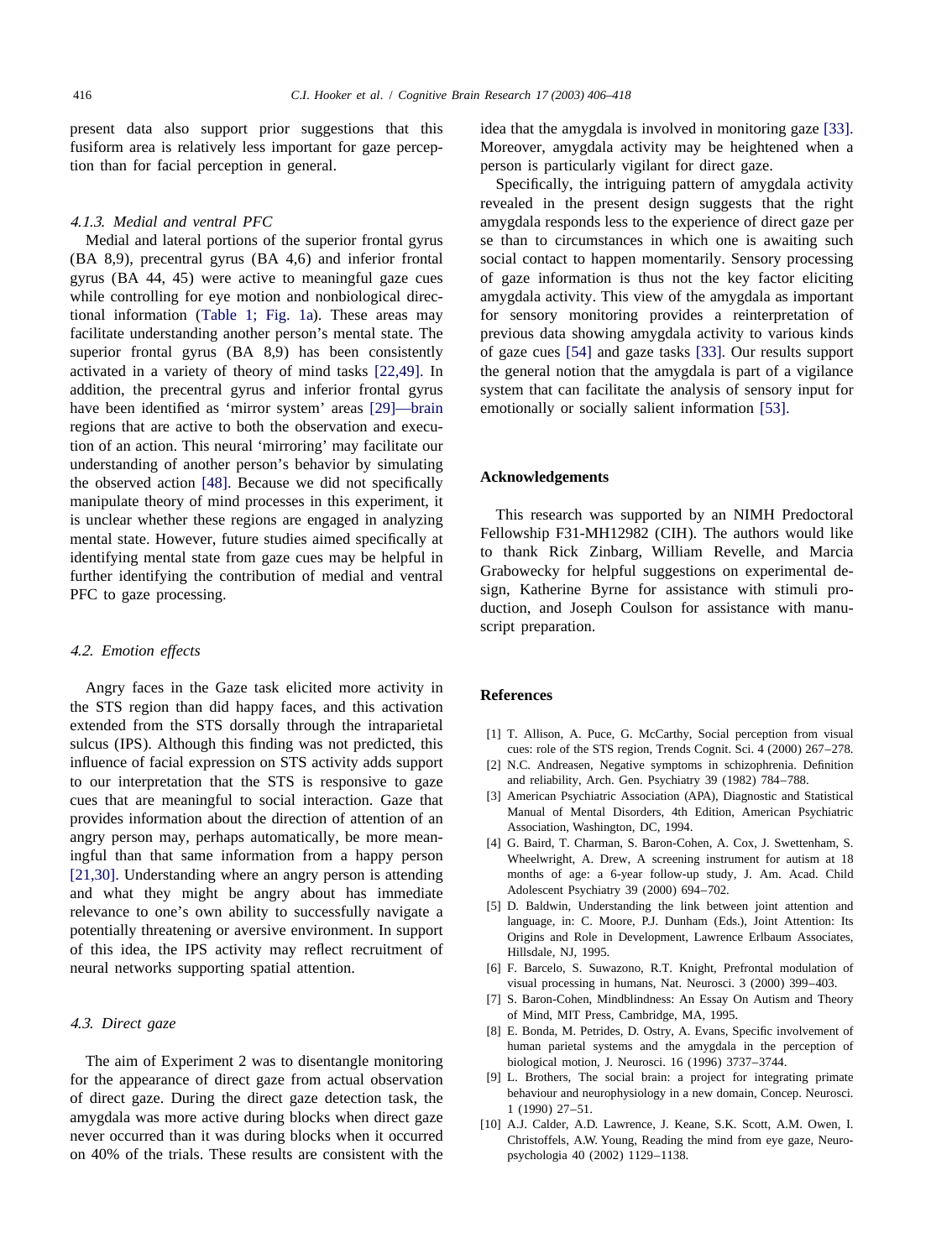- <span id="page-11-0"></span>[11] R. Campbell, C. Heywood, A. Cowey, M. Regard, T. Landis, [34] Y.H. Kim, D.R. Gitelman, A.C. Nobre, T.B. Parrish, K.S. LaBar, 1123–1142. image 9 (1999) 269–277.
- [12] V.P. Clark, R. Parasuraman, K. Keil, R. Kulansky, S. Fannon, J.M. [35] C.L. Kleinke, Gaze and eye contact: a research review, Psychol. Maisog, L.G. Ungerleider, J.V. Haxby, Selective attention to face Bull. 100 (1986) 78-100. identity and color studied with fMRI, Hum. Brain Mapping 5 (1997) [36] R.T. Knight, Decreased response to novel stimuli after prefrontal
- [13] D.L. Collins, P. Neelin, T.M. Peters, A.C. Evans, Automatic 3D 9-20. inter-subject registration of MR volumetric data in standardized [37] Z . Kourtzi, N. Kanwisher, Activation in human MT/MST by static
- [14] M. Corbetta, Frontoparietal cortical networks for directing attention [38] K. Loveland, S. Landry, Joint attention and language in autism and ping neural systems?, Proc. Natl. Acad. Sci. 95 (1998) 831–838. 335–349.
- [15] R.W. Cox, AFNI: Software for analysis and visualization of func- [39] D. Maurer, Infants perception of facedness, in: T. Field, N. Fox (1996) 162–173. [40] M .M. Mesulam, Spatial attention and neglect: parietal, frontal and
- 
- Influence of action content and subject's strategy, Brain 120 (1997) (1999) 1325–1346. 1763–1777. [41] P . Mundy, M. Crowson, Joint attention an early social communica-
- Psychologists Press, Palo Alto, CA, 1976. Automobile and Autism Dev. Disord. 27 (1997) 653-676.
- [19] M.J. Farah, K.D. Wilson, H.M. Drain, J.R. Tanaka, The inverted [42] H.J. Neville, D. Bavelier, D. Corina, J. Rauschecker, A. Karni, A.
- [20] C .K. Friesen, A. Kingstone, The eyes have it! Reflexive orienting is (1998) 922–929. triggered by nonpredictive gaze, Psychonom. Bull. Rev. 5 (1998) [43] K. Nichols, B. Champness, Eye Gaze and GSR, J. Exp. Soc. 490–495. Psychol. 7 (1971) 623–626.
- [21] L.M. Frodi, M.E. Lamb, L.A. Leavitt, W.L. Donovan, Fathers' and [44] D.I. Perrett, J.K. Hietanen, M.W. Oram, P.J. Benson, Organization mothers' responses to infants' smiles and cries, Infant Behav. Dev. 1 and function
- [22] H.L. Gallagher, C.D. Frith, Functional imaging of 'theory of mind', [45] D.I. Perrett, P.A. Smith, D.D. Potter, A.J. Mistlin, A.S. Head, A.D.
- fusiform activity and its coupling with other brain areas during face (1985) 293–317. processing, Neuroimage 13 (2001) 1102-1112. [46] A. Puce, T. Allison, M. Asgari, J.C. Gore, G. McCarthy, Differential
- actions, Brain 122 (1999) 1875–1887. sci. 16 (1996) 5205–5215.
- [25] E. Grossman, M. Donnelley, R. Price, D. Pickens, V. Morgan, G. [47] A. Puce, T. Allison, S. Bentin, J.C. Gore, G. McCarthy, Temporal biological motion, J. Cognit. Neurosci. 12 (2000) 711–720. Neurosci. 18 (1998) 2188–2199.<br>[26] J.V. Haxby, E.A. Hoffman, I.M. Gobbini, The distributed human [48] G. Rizzolatti. L. Fadiga. M. Ma
- J.V. Haxby, E.A. Hoffman, I.M. Gobbini, The distributed human [48] G. Rizzolatti, L. Fadiga, M. Matelli, V. Bettinardi, E. Paulesu, D. neural system for face perception, Trends Cognit. Sci. 4 (2000) Perani, F. Fazio, Local
- [27] E.A. Hoffman, J.V. Haxby, Distinct representations of eye gaze and 246–252.<br>identity in the distributed human neural system for face perception, [49] M. Siegal
- [28] B.M. Hood, J.D. Willen, J. Driver, Adult's eyes trigger shifts of [50] J.A. Stevens, P. Fonlupt, M. Shiffrar, J. Decety, New aspects of
- [29] M . Iacoboni, R.P. Woods, M. Brass, H. Bekkering, J.C. Mazziotta, movements, Neuroreport 11 (2000) 109–115.
- Psychol. 39 (1984) 341–350. 130.
- [31] N. Kanwisher, Domain specificity in face perception, Nat. Neurosci. [52] M. Von Grunau, C. Anston, The detection of gaze direction: A stare 3 (2000) 759–763. **a** in the crowd effect. Perception 24 (1995) 1297–1313. 3 (2000) 759–763. in the crowd effect, Perception 24 (1995) 1297–1313.
- N. Kanwisher, J. McDermott, M.M. Chun, The fusiform face area: a [53] P. Whalen, Fear, vigilance and ambiguity: Initial neuroimaging module in human extrastriate cortex specialized for face perception, studies of the human J. Neurosci. 17 (1997) 4302–4311.<br>
[33] R. Kawashima, M. Sugiura, T. Kato, A. Nakamura, K. Hatano, K. [54] R. Wicke
- plays an important role in gaze monitoring. A PET study, Brain 122 (1998) 221-227. (1999) 779–783.
- Sensitivity to eye gaze in prosopagnosia patients and monkeys with M.M. Mesulam, The large-scale neural network for spatial attention superior temporal sulcus ablation, Neuropsychologia 28 (1990) displays multifunctional overlap but differential asymmetry, Neuro-
	-
- 293–297. lesions in man, Electroencephalogr. Clin. Neurophysiol. 59 (1984)
- Talairach space, J. Comput. Assisted Tomogr. 18 (1994) 192–205. images with implied motion, J. Cognit. Neurosci. 12 (2000) 48–55.
- and the eye to visual locations: identical, independent, or overlap- developmental language delays, J. Autism Dev. Disord. 16 (1986)
- tional magnetic resonance neuroimages, Comput. Biomed. Res. 29 (Eds.), Social Perception of Infants, Ablex, Norwood, NJ, 1985.
- [16] E . De Renzi, P. Faglioni, D. Grossi, P. Nichelli, Apperceptive and cingulate contributions to the mental representation and attentional associative forms of prosopagnosia, Cortex 27 (1991) 213–221. targeting of salient extrapersonal events [published erratum appears [17] J . Decety, J. Grezes, N. Costes, D. Perani, M. Jeannerod, E. Procyk, in Philos Trans R Soc Lond B Biol Sci 1999 Dec F. Grassi, F. Fazio, Brain activity during observation of actions. 29;354(1352):2083], Philos. Trans. R. Soc. Lond. B: Biol. Sci. 354
- [18] P . Ekman, W.V. Friesen, Pictures of Facial Affect, Consulting tion: Implications for research on intervention with autism, J.
	- face inversion effect in prosopagnosia: evidence for mandatory, Lalwani, A. Braun, V. Clark, P. Jezzard, R. Turner, Cerebral face-specific perceptual mechanisms, Vis. Res. 35 (1995) 2089– organization for language in deaf and hearing subjects: biological 2093. constraints and effects of experience, Proc. Natl. Acad. Sci. USA 95
		-
	- and functions of cells responsive to faces in the temporal cortex, (1978) 187–198. Philos. Trans. R. Soc. Lond. B: Biol. Sci. 335 (1992) 23–30.
- Trends Cognit. Sci. 7 (2003) 77–83.<br>
[23] N. George, J. Driver, R. Dolan, Seen gaze-direction modulates face view and gaze direction Proc. R. Soc. Lond B: Biol. Sci. 223 face view and gaze direction, Proc. R. Soc. Lond. B: Biol. Sci. 223
- [24] J. Grezes, N. Costes, J. Decety, The effects of learning and intention sensitivity of human visual cortex to faces, letterstrings, and on the neural network involved in the perception of meaningless extures: a functio textures: a functional magnetic resonance imaging study, J. Neuro-
	- Neighbor, R. Blake, Brain areas involved in the perception of cortex activation in humans viewing eye and mouth movements, J.
	- Perani, F. Fazio, Localization of grasp representations in humans by 223–233. PET: 1. Observation versus execution, Exp. Brain Res. 111 (1996)
	- identity in the distributed human neural system for face perception, [49] M. Siegal, R. Varley, Neural systems involved in 'theory of mind', Nat. Neurosci. 3 (2000) 80–84. Nat. Rev. Neurosci. 3 (2002) 463-471.
	- visual attention in human infants, Psychol. Sci. 9 (1998) 131–134. motion perception: selective neural encoding of apparent human
- [51] M. Tomasello, Joint attention as social cognition, in: C. Moore, P.J. (1999) 2526–2528. Dunham (Eds.), Joint Attention: Its Origins and Role in Develop- [30] D . Kahneman, A. Tversky, Choices, values, and frames, Am. ment, Lawrence Erlbaum Associates, Hillsdale, NJ, 1995, pp. 103–
	-
	- studies of the human amygdala, Curr. Direct. Psychol. Sci. 7 (1998)
	- R. Kawashima, M. Sugiura, T. Kato, A. Nakamura, K. Hatano, K. [54] B. Wicker, F. Michel, M.A. Henaff, J. Decety, Brain regions Ito, H. Fukuda, S. Kojima, K. Nakamura, The human amygdala involved in the perception of gaze: involved in the perception of gaze: a PET study, Neuroimage 8